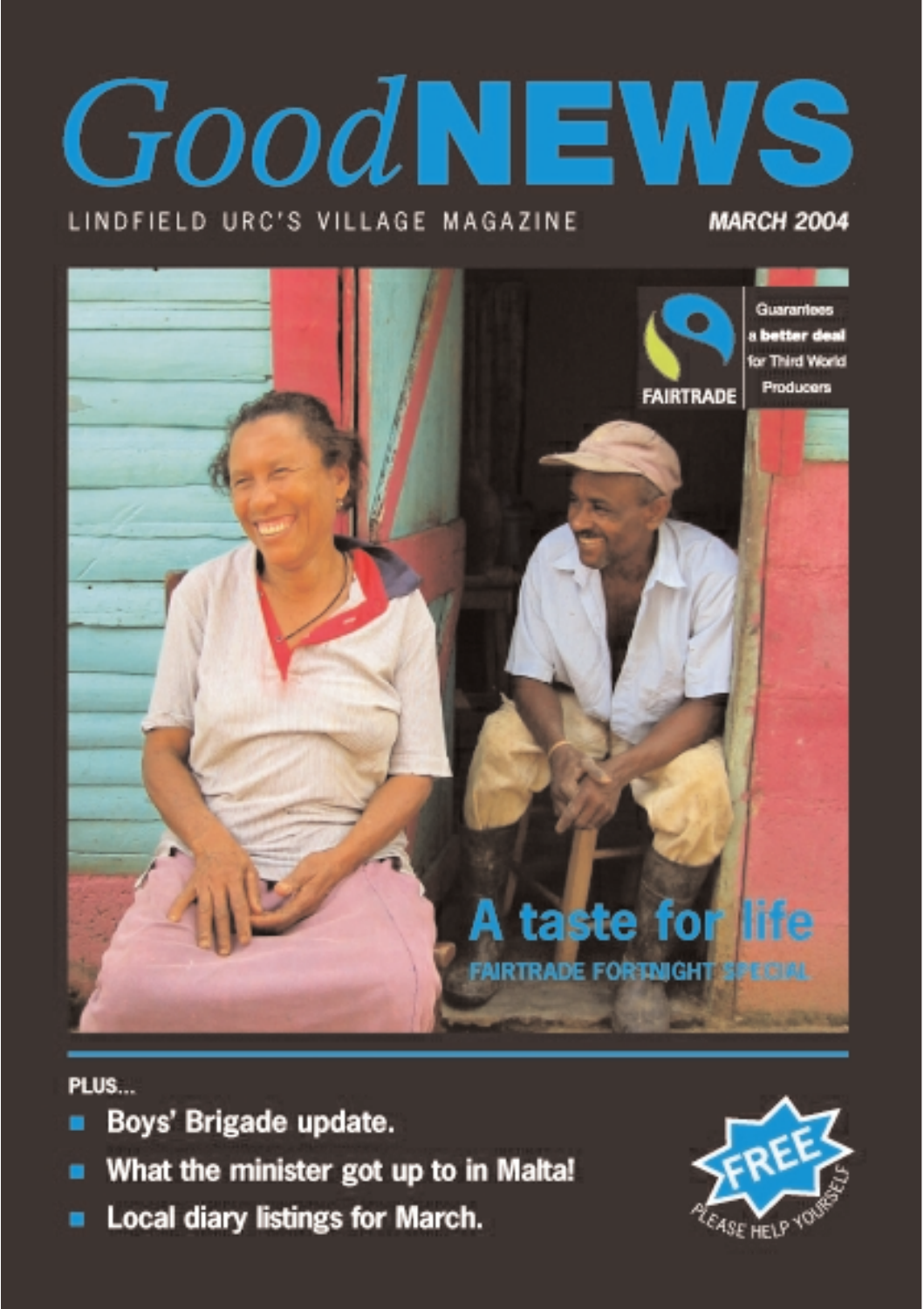# His mirror image



**On our recent retreat trip to Gozo, Malta, Catherine and I visited Ta Pinu, a Roman Catholic church, shrine and place of healing. We found it to have a wonderful sense of the peace and presence of God; where you can participate in that aspect of our relationship with God that we call 'adoration'.**

Adoration is the sense of the quiet contemplation of God and His character that leads to a deeper love for Him and a greater dedication to Him.

I think we often suppose there is no communication with God unless words are being used. This is not necessarily so. The story is told of a devout peasant who used to remain for hours in front of the altar without moving his lips. One day the priest asked him, "What do you say to the Lord as you sit before Him for these long hours?" "O nothing," replied the elderly peasant. "He looks at me and I look at Him. There is no need for words. I just sit and think about how great and good he is. My eyes are ever on the Lord."

One of the great difficulties of our time is that many of us lead such busy lives that it is hard for us to give time to quiet

contemplation of God. Yet we need to be aware not to rush into His presence, race through our prayer time and rush out again. In the words of a poem, if we do this we shall be "limp and lame to face the challenges of the day".

Romans 8 v29 says: "For those God foreknew he also predestined to be conformed to the likeness of his son…"

This illustrates the other side of adoration. When we gaze on God we become like a mirror in which the likeness of Jesus is seen more and more clearly. A mirror is of no use unless it remains steady in front of the object which it should be reflecting. Remaining still before the Lord is the secret. God produces not only reflection, but also transformation.

I am sure that keeping still before the Lord is one of the biggest challenges we face in our devotional life. I suspect that most of us would call ourselves novices at this but we need to try to find those windows of time when we can do our part by keeping still in the contemplation of God. When we see Him clearly, the Holy Spirit does the rest.

*Colin Bones, minister*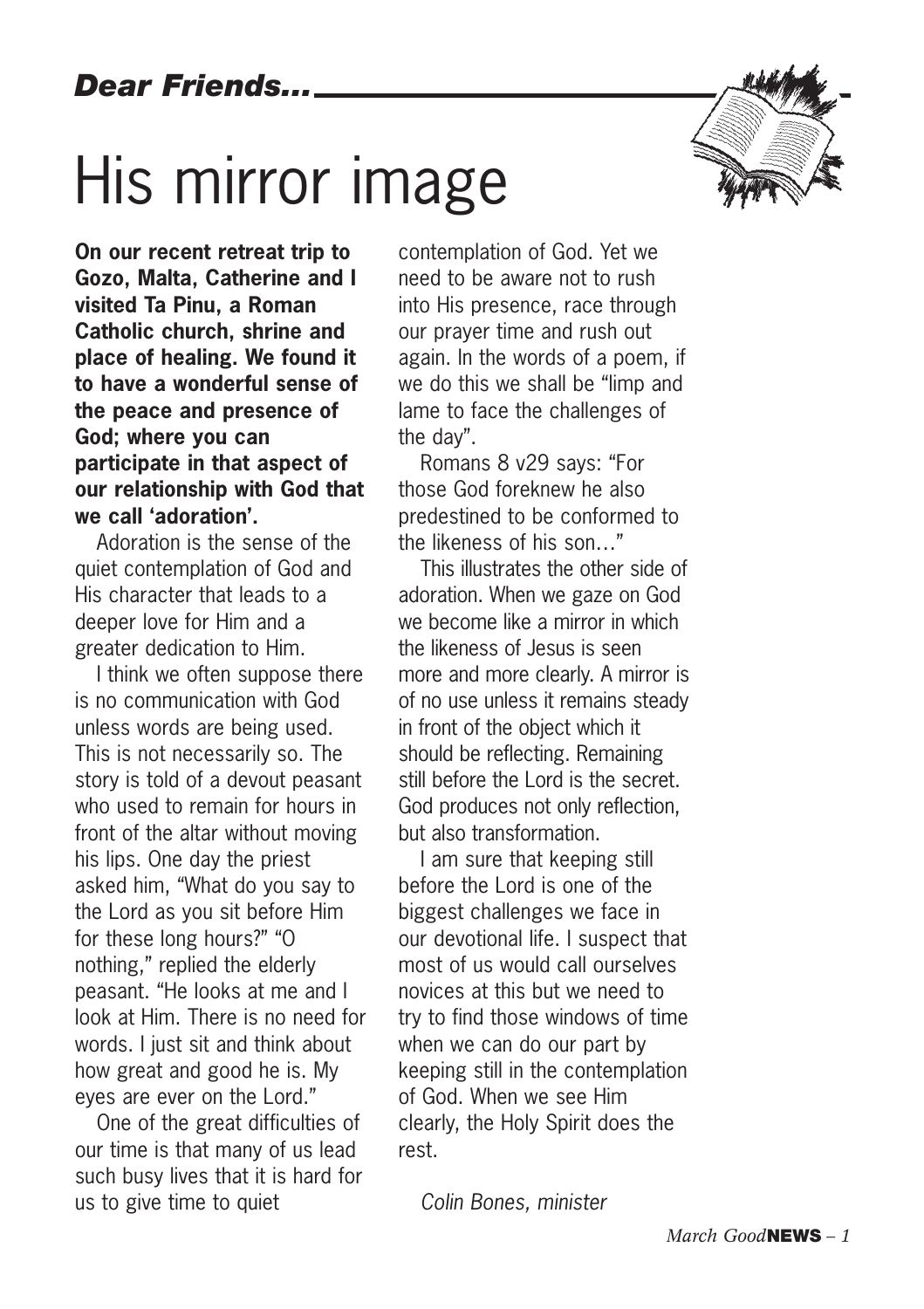# *Good***NEWS**

*This magazine is produced by: Lindfield United Reformed Church, 50 High Street, Lindfield, West Sussex RH16 2HL. © Lindfield URC 2004*

**Editor:** David Tingley <david@visualeclipse.co.uk> Tel: 01444 451024 **Editorial Oversight:** Hilary Shepherd **Additional Photography:** Chris & Nicola Saunders, David Tingley

& Julia Powell (The Fairtrade Foundation). **Green Jelly**: Jackie Griffiths, Clare Nibloe & Emma Tingley

**Copydate** for the April edition is 5pm, Friday 12th March 2004. All contributions should be given to the editor by this time via email, or paper copy can be placed in the "GoodNEWS" pigeon hole at the rear of the church. Please ensure that you include contact details in case of query.

### **Directory**



**Minister:** Rev Colin Bones 52 High Street, Lindfield RH16 2HL Office: 01444 487607 Home: 01444 483803 Email: colin@lindfieldurc.org.uk

**Secretary:** Mr Ron Goodenough "Downside" Stone Quarry Road, Chelwood Gate RH17 7LS Tel: 01825 740351; Fax: 01825 740157 Email: ron@rgoodenough.freeserve.co.uk

**Assistant Secretary:** Mrs Sue Waller Tel: 01444 455047 Email: susanwaller@lineone.net

**Treasurer:** Mr Barry Piper Tel: 01444 456823 Email: barrypiper@aol.com

*A list of serving Elders can be found in Who's Who?*





**As shoppers, I believe that we grossly underestimate our buying power in this country.** 

You alone may well spend up to about £4000 a year at your local supermarket – which is not insignificant – especially when you consider that your neighbours probably all do the same.

So with all that purchasing power – on much that are necessity items – how do we discern what products to buy?

The fairtrade mark gives us all the opportunity do something good with our cash, without us actually having to do anything! To decide to buy fairly traded kitchen roll has little impact on my life, but gives a group of workers in a developing country the opportunity to earn 'decent' money for the goods they produce – and not be 'ripped off' by greedy middle-men.

As the *Fairtrade Foundation* reaches the 10th anniversary of fairtrade products on UK supermarket shelves – Suzy Jacques fills us in (page 4) with the motivation behind it, some lovely recipes and, of course, how you can regularly get your hands on products that change other people's lives.

David Tingley, editor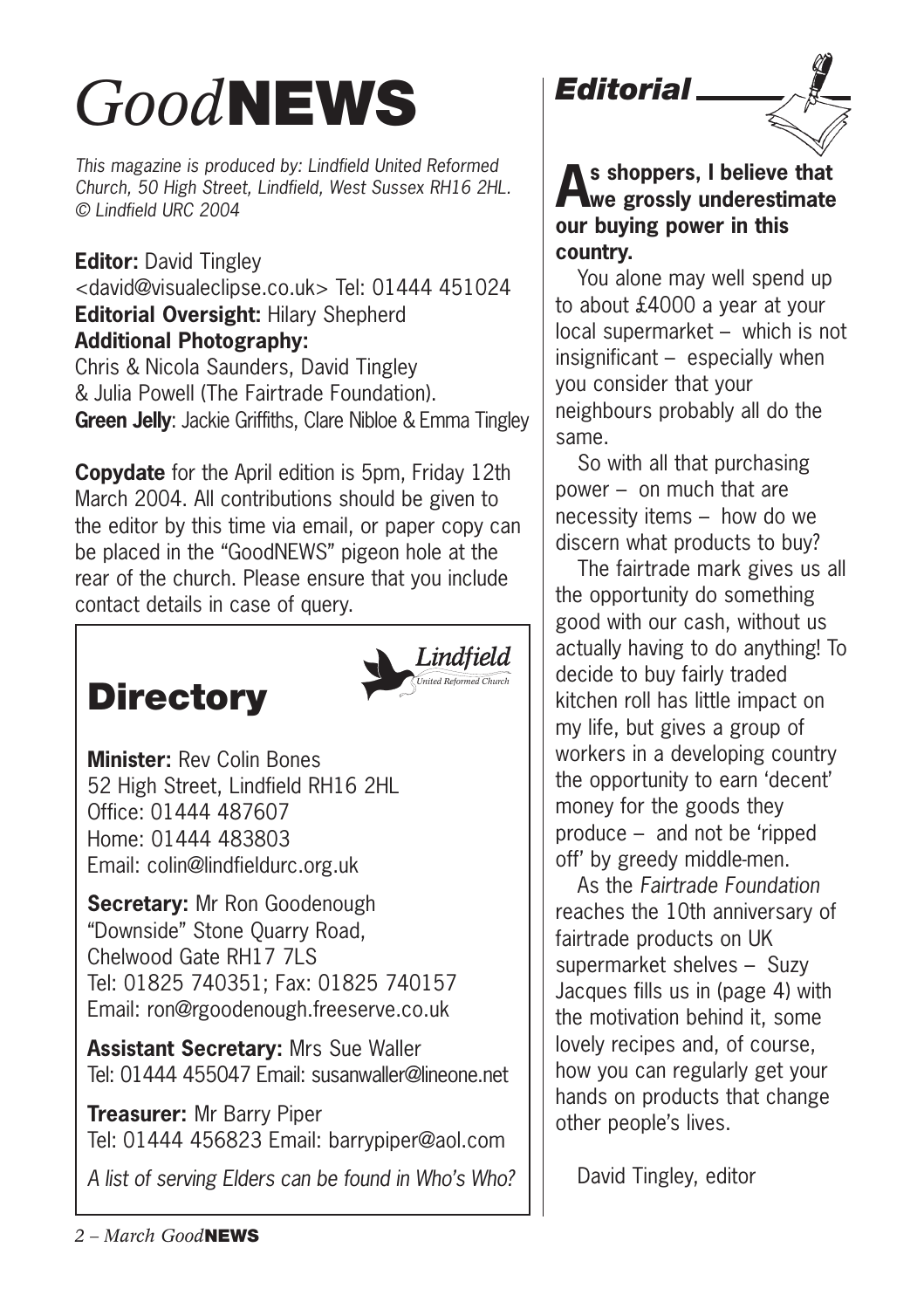### *Prayer Diary*

| <b>NUS</b>          | Please pray that our worship may be to God's<br>honour and glory, not only on Sundays but individually<br>as we worship Him throughout the week.                                                                                                                                                            |
|---------------------|-------------------------------------------------------------------------------------------------------------------------------------------------------------------------------------------------------------------------------------------------------------------------------------------------------------|
|                     | Uphold all those who play a part in our services.                                                                                                                                                                                                                                                           |
| ZON                 | • Thank God for the prayer initiative 'Lighting the flame of hope for<br>Sussex'. Ask His help for the future events being planned.<br>Pray for the preparations for the three joint meetings in Lindfield<br>during Holy Week.                                                                             |
|                     | Take your 'Who's Who' and pray for those whose surname begins with<br>A and B.                                                                                                                                                                                                                              |
| FUE                 | • Pray for the new Youth Group and its leaders.<br>Remember those who work hard to grow produce in poor conditions in<br>developing countries                                                                                                                                                               |
| WED                 | Uphold Ian Knox and his team in their mission to Lindfield,<br>especially the lunch to be held at LURC on 3rd March.<br>Remember those ill at home, in hospital or in residential care.<br>Praise God for the pioneering work of the Fairtrade Foundation and<br>other organisations making fairtrade work. |
| THUR                | For Sussex East District - we're asked to pray for St Luke's<br>Hampden Park, Crowborough United Church and Hassocks and<br>Uckfield United Reformed Churches.                                                                                                                                              |
| $\mathbf{\bar{r}}$  | • Pray for families where not all are committed Christians.<br>Remember this month's Mission Focus - Far East Broadcasting<br>Association; its work and ministry.<br>"Lord, challenge me to think how my regular weekly shop has the<br>power to make a big difference in someone else's life."             |
| $\overline{\Sigma}$ | Pray for the Synod meeting on 13th, and Mission Council 19th–21st.<br>• For revival in our nation.<br>Ask God to sustain all those anxious about loved ones.                                                                                                                                                |

 $-C$ 

 $) -$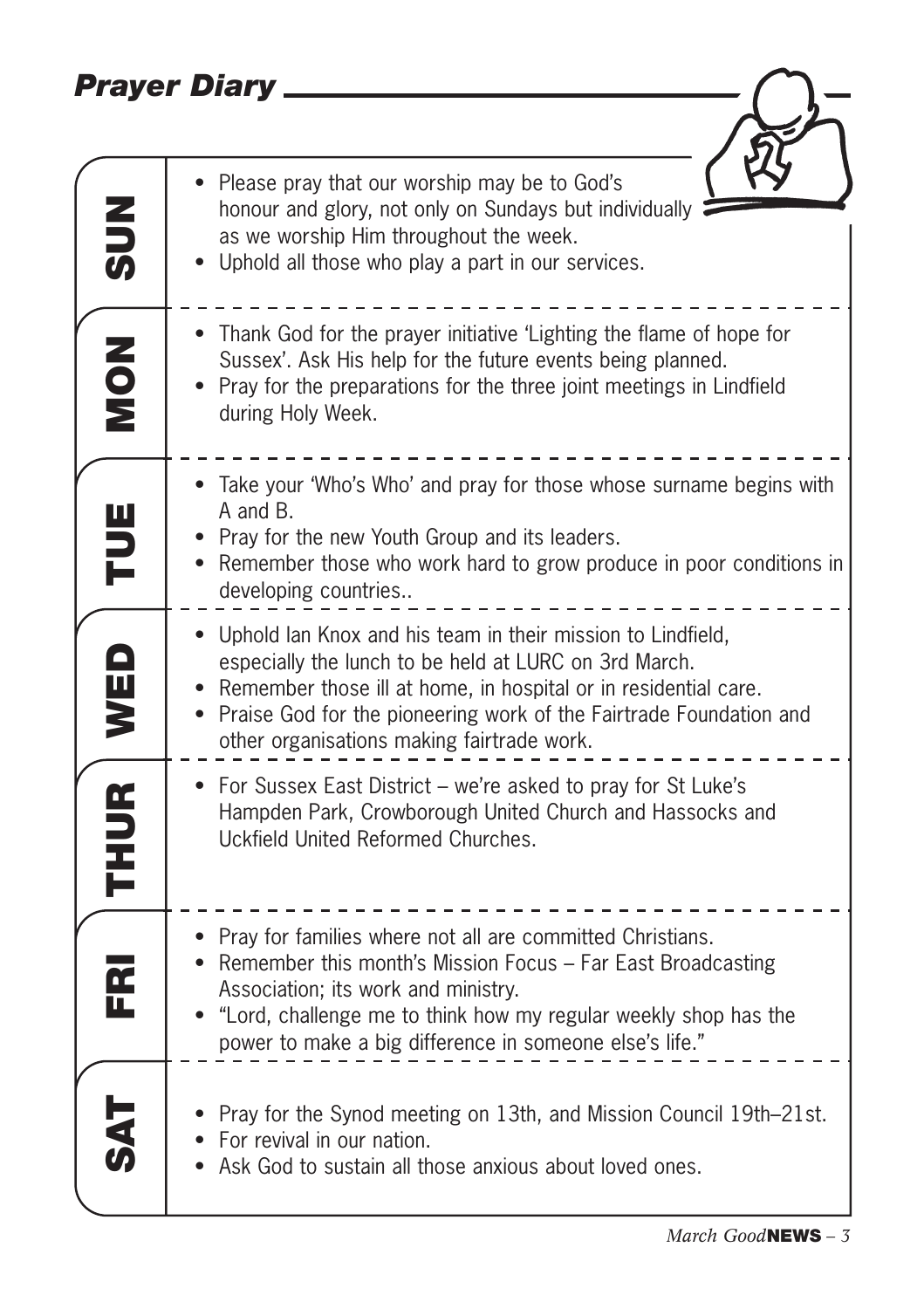# Ten years on...

**Each year the Fairtrade Foundation uses the Fairtrade Fortnight to highlight the growing product lines and availability of fairly traded goods in this country. Items for sale boasting the fairtrade 'mark' essentially offer a fair price to those who have grown, harvested or manufactured them in the developing country where they originated. This year's focus is between 1st–14th March.** 

**Suzy Jacques has personally championed fairtrade locally for many years with the Village Day refreshment tent, a monthly fairtrade stall at Lindfield URC and encouraged the church to use fairtrade products itself. Suzy brings us up-todate with what fairtrade really means.**

**2004 is a special year for fairtrade. It is ten years since the first food and drinks bearing the FAIRTRADE mark hit our supermarket shelves. It is also the 25th anniversary of Traidcraft, where we source the food and other products for our monthly fairtrade stall at the church, between the two morning services.**

Our fairtrade stall has only been running since last May, but, to date, we have made sales of over £1,200. Thank you, on behalf of all the producers, for your commitment to buying fairtrade.

If you've ever wondered whether your purchases of cookies or those sneakily bought



packets of chocolate covered peanuts make up half our sales, I thought you might be interested in the graph on the next page. It shows that drinks, such as tea and coffee, have been the big sellers, whilst pasta and rice (which this magazine editor will vouch for being just as tasty as any other brand you might buy)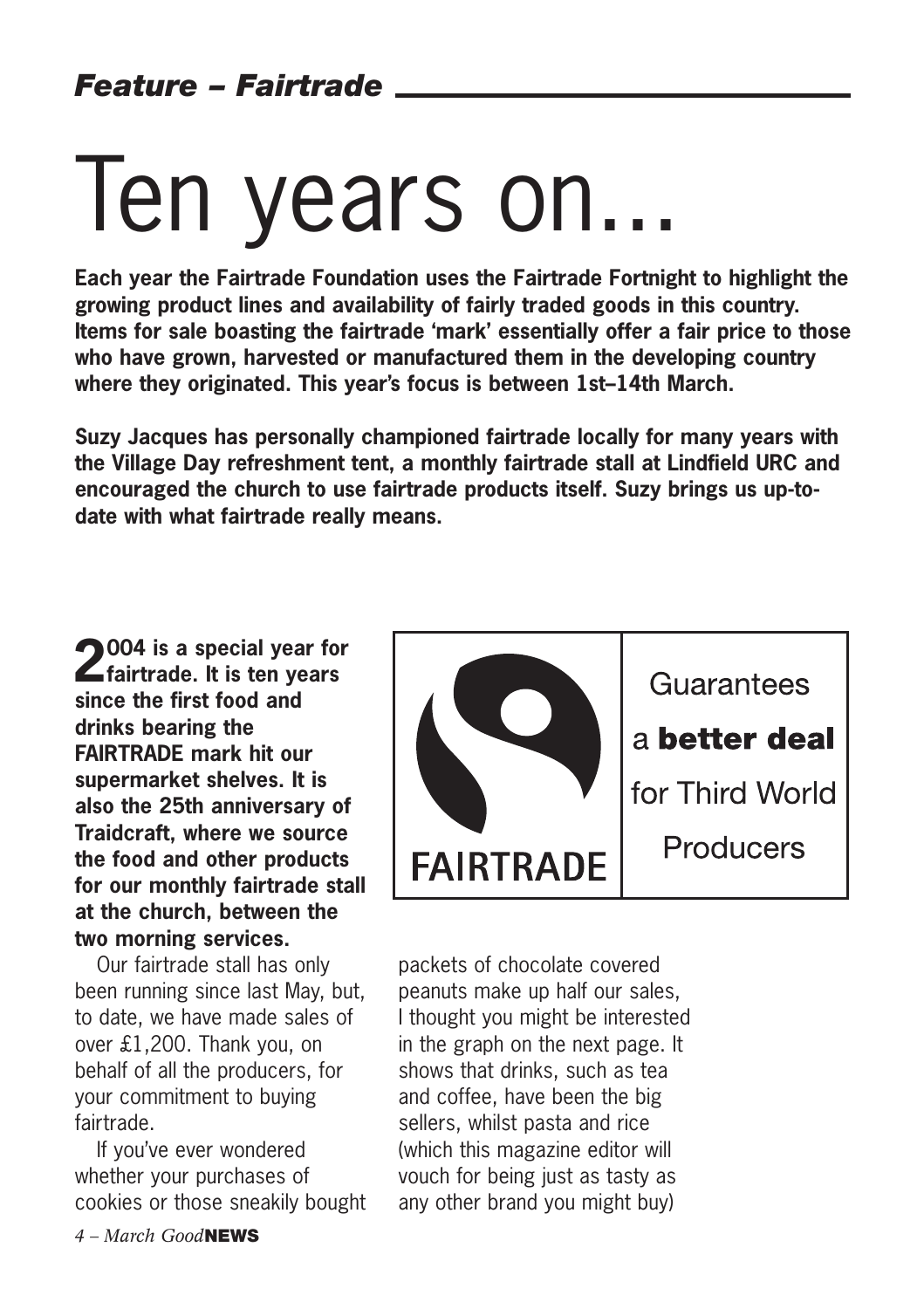have not been so popular.

So, in the coming months I'd encourage you to branch out and try a couple of items that you haven't tried before. If you don't like them, well at least you've given them a go. Watch out for any samples on offer over the coming months, too.

Our March stall falls slightly outside of Fairtrade Fortnight, but will run on **Sunday 21st March**. However, during Fairtrade Fortnight, can I encourage you to take part in any events you see running in the local area.

Later in the month you could perhaps take a few of the free samples of fairtrade tea or coffee, available at our stall, into work or share them at home with friends and colleagues who may not have heard of fairtrade yet. More than a quarter of the British public are now aware of the FAIRTRADE mark, but before more farmers can be helped, more shoppers need to make the choice to buy their products.

Thank you for your support.

*Suzy Jacques*

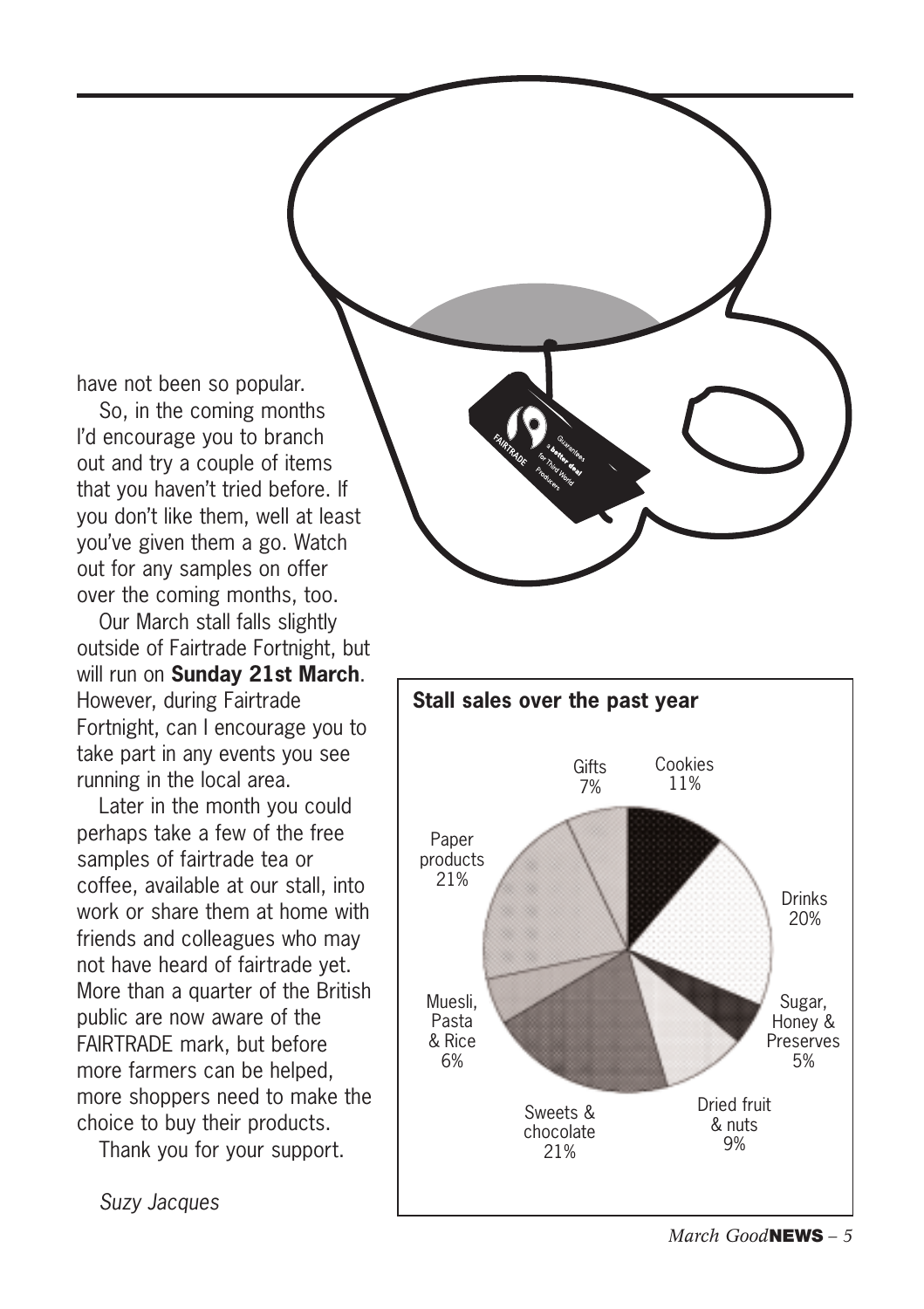## Pension plan

Manickam has just turned 58 years old and has worked on a tea estate in the Western Ghats Mountains of Southern India for the last 41 years. Years ago, when he was young and strong, the strenuous work between the tea bushes under a scorching sun lugging heavy baskets and sacks full of freshly plucked tea leaves was easy. But now it's become a struggle and Manickam has decided to retire.

Some would say he is lucky; in India, his case is certainly exceptional. Pension schemes are not widespread and, where they exist, usually pay little more than 200 rupees a month (about £3). On Manickham's estate in the Nilgiris Hills, workers can retire when they reach 58 and receive a pension of 800 rupees a month for 20 years' service, or 1200 rupees for 30. The pension fund was set up in 1995 with the help of Fairtrade premiums and is jointly managed by estate workers and managers. By 1997, the first pensioners started receiving their monthly payments.

The lives of the more than 3,000 workers on the estate have been improved by Fairtrade funds. There are now computers in schools, a school bus, vaccinations for workers and basic medical care.

*Ten years on, I have seen the amazing growth in the delicious range of foods with the FAIRTRADE Mark – testimony to the good taste of the British public.*

**Anthony Worrall Thompson**

# Anthony Worrall Thompson<br>
Chocolate Walnut Muffins

**Ingredients** (makes 12):

| 175g/6oz    | unsalted butter, chopped                 |
|-------------|------------------------------------------|
| 150g / 5oz  | Fairtrade plain chocolate, chopped       |
| 225g / 8oz  | Fairtrade raw cane sugar                 |
| 50g / 2oz   | Fairtrade muscovado sugar                |
| 4           | eggs                                     |
| $5ml/1$ tsp | vanilla essence                          |
|             | 1.5ml / $\frac{1}{4}$ tsp almond essence |
| 75g/3oz     | plain flour                              |
|             | 115g / 4oz Fairtrade walnuts, chopped    |

Preheat the oven to 180°C/350°F/Gas 4. Grease muffin tins, or use paper liners. (Muffin tin highly recommended unless you want one large, partcooked chocolate and walnut splat!)

Melt the butter with the chocolate in a heatproof bowl over a saucepan of water. Transfer to a large mixing bowl.

Stir both the sugars into the chocolate mixture. Mix in the eggs, one at a time, then add the vanilla and almond essences.

Sift over the flour and fold in until evenly combined. Stir the walnuts evenly into the chocolate mixture. Fill the muffin tins almost to the top and bake for

30-35 minutes. Leave to stand for 5 minutes before transferring to a wire rack.

Source: Conrad Gutekunst, Fairtrade labelling Organisation Tea Product manager, visited the United Nilgiri Tea Estate, South India, July 2002.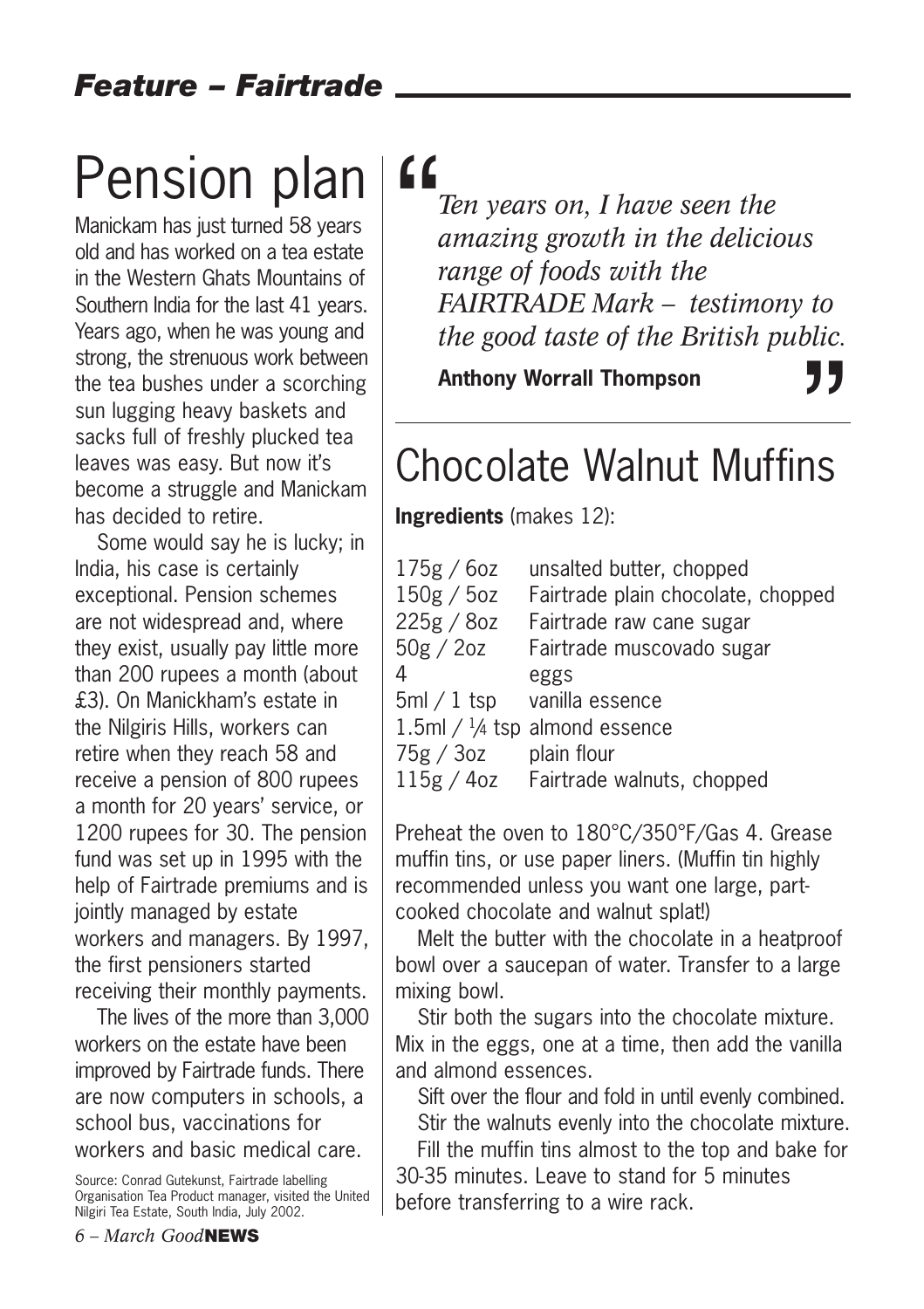

Stem Ginger/Brazil Nut/Double Chocolate Chip Cookies = £1 227g medium roast ground coffee = £2.35  $500q$  raw cane/caster/muscovado sugar =  $£1$ Walnuts = £1.10 200g Vanilla Fudge = £1.25 100g plain chocolate = £1.40 500g white Basmati rice = £1.50 500g organic fusilli pasta =

### **Fairtrade food – to go**

**Not only can you make your own fairtrade treats at home – but you can also enjoy fairly traded products at High Street retailers such as Costa Coffee, Starbucks, Pret A Manger.** 

On a more local note, you can drink fairtrade teas and coffees at the coffee shop at **Wakehurst Place** in Ardingly and at Lindfield's **Coffee Connection**.



Guarantees a better deal for Third World Producers

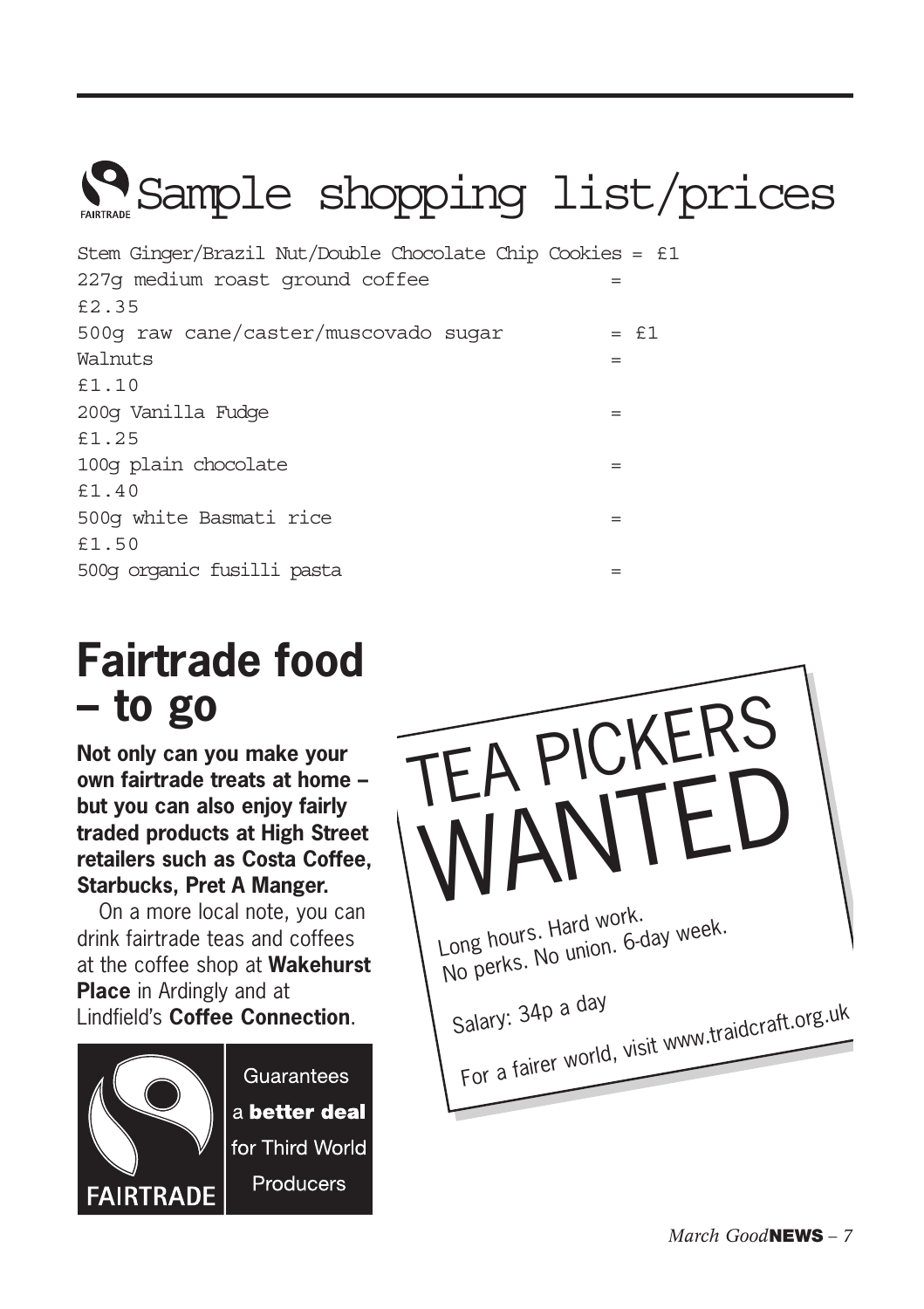### *Family News*

#### **Congratulations...**

to **Pat and John Davies** who celebrate their Golden Wedding on 6th March.

#### to **Jean and Mike Gardiner**

who became proud grandparents to twins. Benjamin and Rebecca were born on 22nd January weighing in at 5lbs 15oz.

#### **Sympathy**

We offer our love and sympathy to **Rosemary Underhill** and all of the family and friends of Rosemary's mother who died recently. The thanksgiving service was held at All Saints on 4th February.

We also extend our love and sympathy to the family and friends of **Elsie Wood** and **Queenie Worster** who both died recently.

#### **Thank you**

Very grateful thanks to all at Lindfield URC for your prayerful support during Paddy's on–going spell in hospital/home/MS Nursing Care in Horley. The telephone and house calls have been a great comfort (as have the hugs!).

Many thanks indeed to you all. Jehovah Shalom.

*Anne Lay*

#### **Thank you**

Rosemary Underhill and family wish to thank all those who have offered kindness and prayers following the death of her mother. She would also like to rejoice in the birth of her niece in January.

#### **Thank you**

Wally and I wish to thank you all for your help during the past seven months. Your prayers are very appreciated and the practical help and flowers have made us very grateful that we chose Lindfield URC to worship in. *Elsie Plimmer*

### **The Fellowship...**

meets this month on Wednesday 24th March at 2.45pm. We will be joined by students from Great Walstead School, who will give us a musical afternoon. Do come and hear these musical talents and share with us for tea and biscuits. A bring and buy stall will be available.

#### **Women's World Day of Prayer**

The service this year is on Friday 5th March at 1.30pm at the Lindfield Evangelical Free Church, Chaloner Road. The theme is "In faith women shape the future" and has been prepared by the women of Panama.

The speaker will be Mrs Jean Gardiner.

A very warm welcome is extended to all – men and women – and a creche will be available for young children. Light refreshments will be served after the service.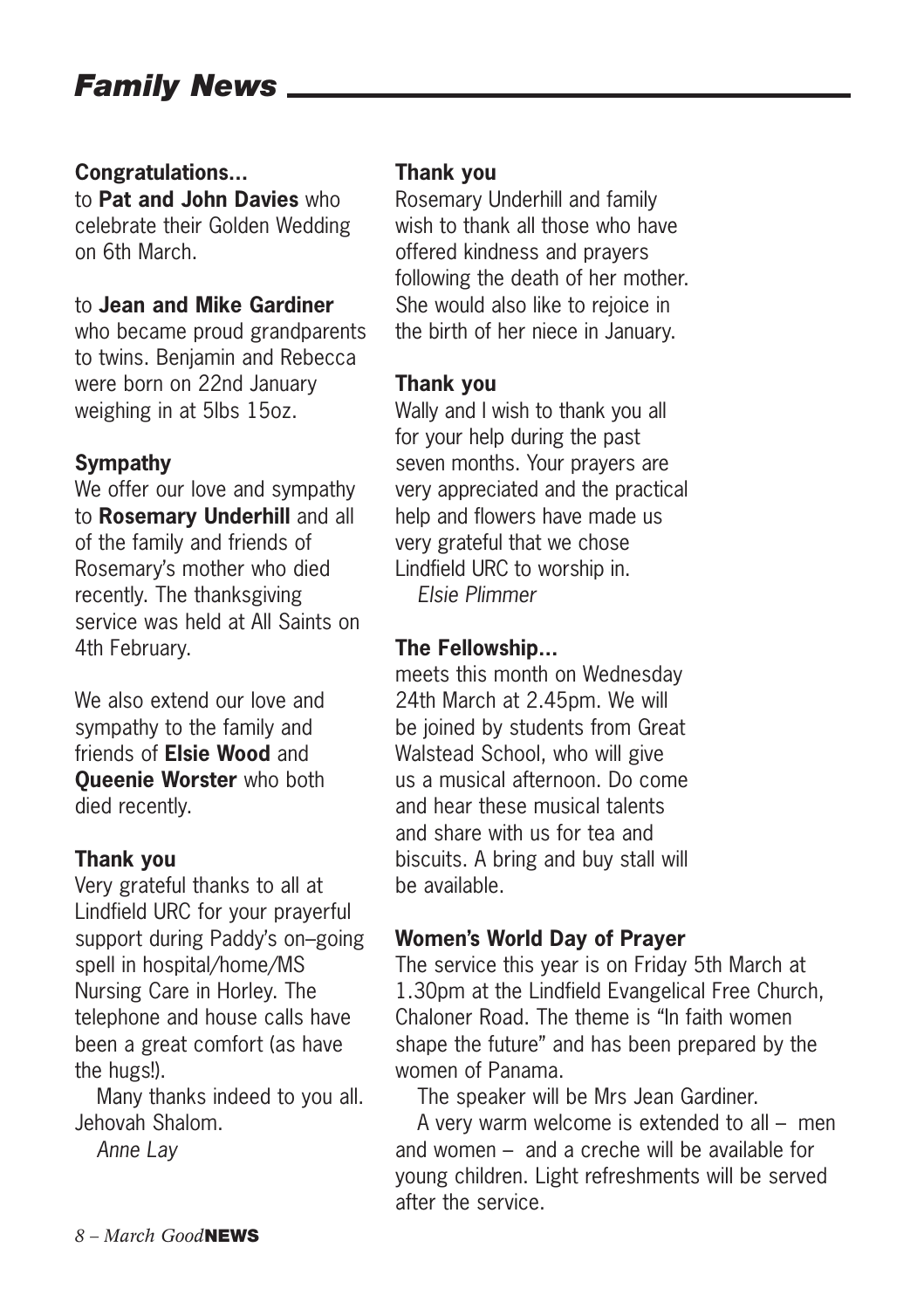

### *Balcombe United Reformed Church*

**Bramble Hill, Balcombe, RH17 6HR Contact: Mrs Leonie Wren (01444 811253)**

Our main services are held at 11am on the first and third Sunday of each month and the children usually go out to Sunday School during the second part of the service. Speakers for this month are as follows:–

**7th Richard Tucker – Communion Service 21st Colin Bones**

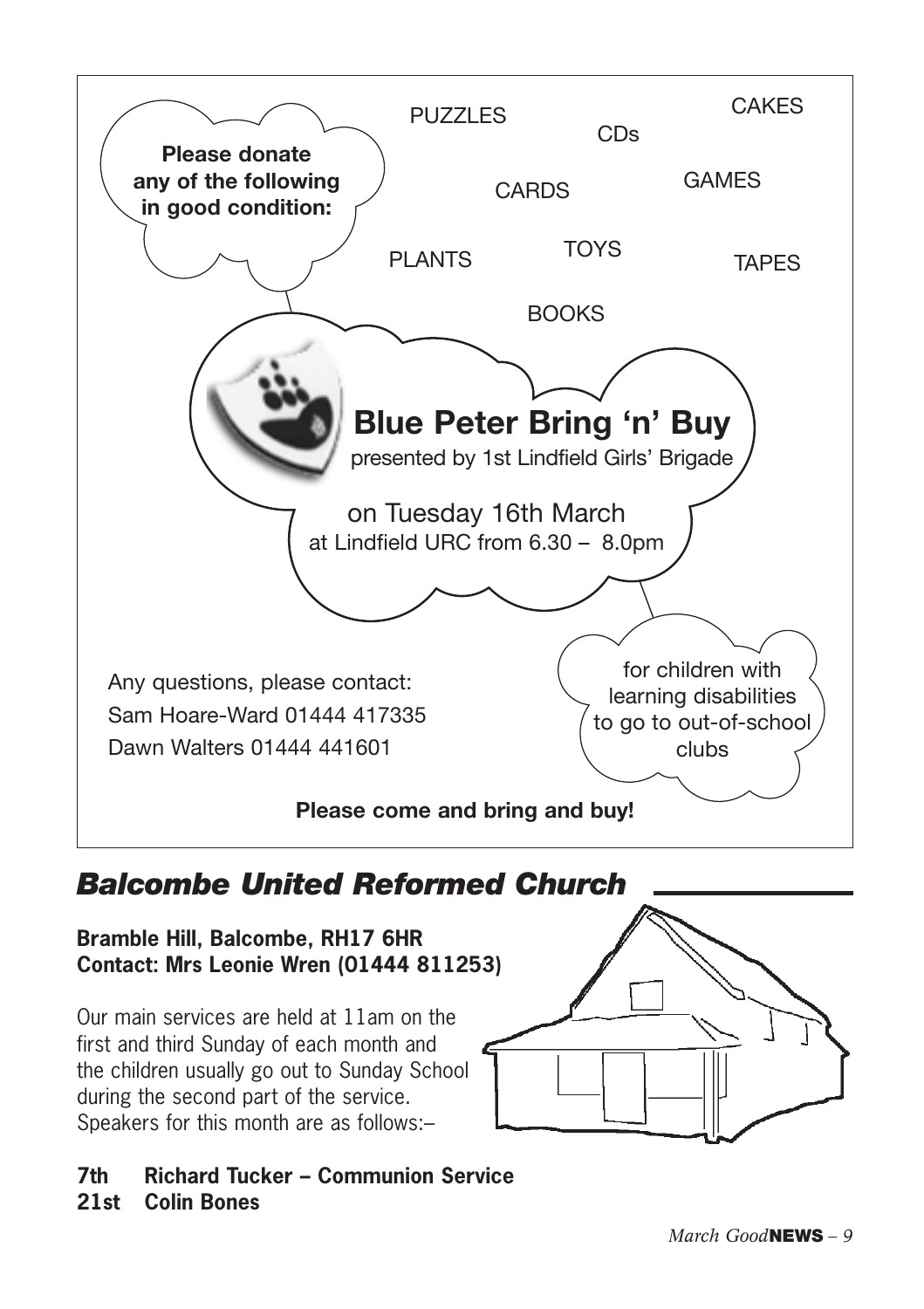### Web to campaign for prisoners

The Prison Reform Trust has launched a website to support its *Reform Remand* campaign, which draws attention to the fact that remand prisoners, innocent until proven guilty, endure some of the worst conditions in overcrowded prisons.

See www.innocentuntilprovenguilty.com Source: Churches' Criminal Justice Forum Newsletter #6

### **Mel Gibson releases new 'Jesus' film this Easter.**

See page 22 for full story...

### When is a miracle not a miracle?

**A Russian mathematician says he has come up with a scientific explanation for one of the Bible's best-known stories – the parting of the Red Sea. Naum Wolzinger says Moses' miracle in leading the Israelites to safety was down to tides, not divine intervention.** 

He claims there is a plateau less than 20ft under the water running across the Gulf of Suez. With the right tidal conditions and a strong wind, it would have been possible to walk across. A drop in the wind would bring water flooding back over the plateau, sealing the fate of the Egyptians in the story, says Wolzinger.

Source: Metro London

### **Sunte Avenue PO rescue bid**

**LOCAL organisations are joining forces to mount a rescue campaign for at least one of the two sub–post offices in Haywards Heath facing the axe.**

Lindfield Preservation Society and Haywards Heath Society have decided to press ahead with a bid to take over Sunte Avenue sub-post office as a community–run business.

They are setting up a non–profit Provident Society and will be preparing a business plan to put to Post Office managers.

Michael Anstey, treasurer of Lindfield Preservation Society, said the aim was to set up a Provident Society along similar lines as previously successful ventures in Horsted Keynes and at Whitemans Green.

Mr Anstey said they were now urging the Post Office to give them an assurance that Sunte Avenue branch will not be closed and to advise them about who they should approach for talks about a possible transfer.

Then would come the true test of the degree of public support for the venture, he added, with the launch of a major fundraising campaign to finance the project.

"We are going to have to raise the necessary funds, which we estimate will be over £30,000."

Source: Mid Sussex Times 6th February 2004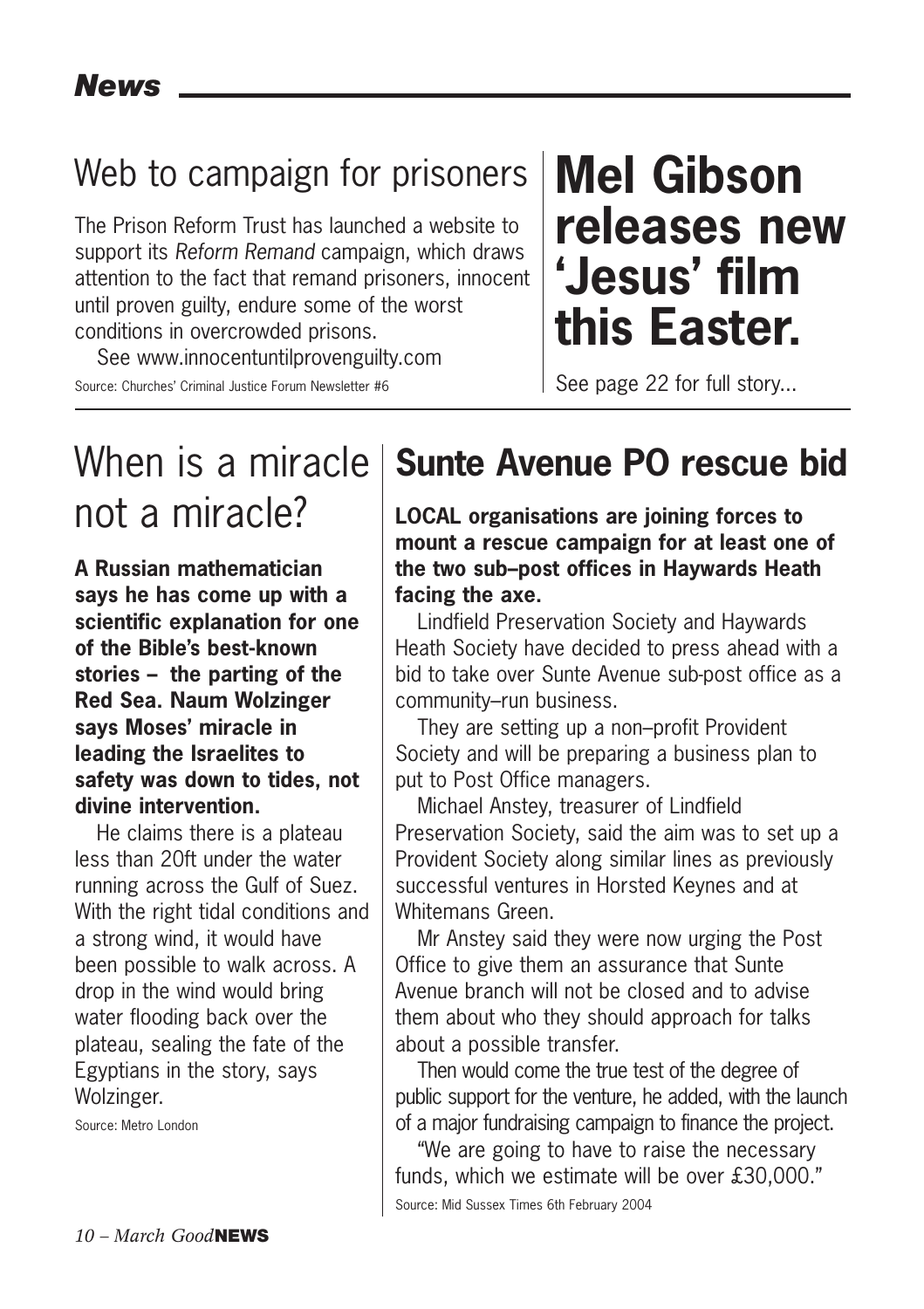# **Caring through sharing**

Over the past two or three months many of you have kindly filled in a 'Share Certificate' offering your services to assist someone else in need of help or support.

On behalf of the Pastoral Group, our thanks to you all. With the assistance of Fay Jones and her computer, we have now collated all your offers, and it is quite a remarkable list of talents that we can draw on.

How we see the system working is this: If you need some 'one–off' help in any of the areas listed below please phone either Bill Green (484117), Barbara Shepherd (483167) or Mel Campling (evenings 484140) and they will do their best to put you in touch with someone from the church who can assist.

- Cooking a meal Ironing Shopping
- 
- 
- Sewing Baby–sitting Lifts
- 

- Gardening
- Light Maintenance, including changing a plug or light bulb, adjusting a TV, cleaning, laying paving slabs, washing a car, painting
- Being a friend offering a cup of coffee, listening, reading to those with poor sight, visiting etc
- Pet care feeding/dog walking Typing
- 
- Computer help
- Digital photography & other speciality care

**PLEASE DON'T HESITATE TO ASK!** The scheme has been designed so that we can help one another as part of the family of LURC.

*Fo Tingley* (Pastoral Group)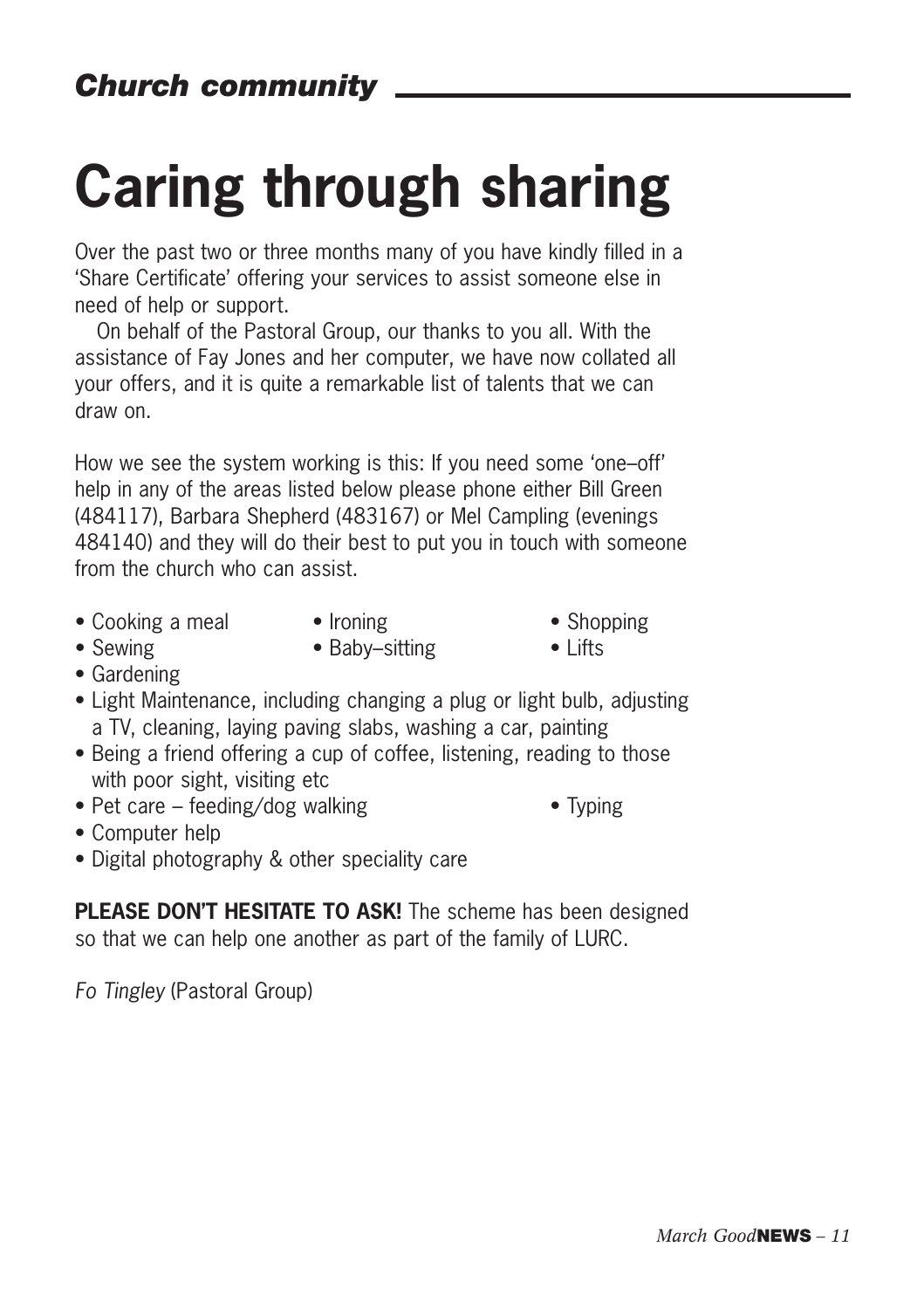|               |                   |                                   |               | 9.30am | David Nibloe &                                    |
|---------------|-------------------|-----------------------------------|---------------|--------|---------------------------------------------------|
| 4th           |                   |                                   |               |        | <b>Stuart Dew</b>                                 |
| Thursday      |                   | House Groups                      |               |        | <b>FAIRTRADE STALL TODAY @ LURC</b>               |
| 7th           |                   |                                   |               | 11.0am | <b>Stuart Dew</b><br>David Goodchild              |
| <b>Sunday</b> | 9.30am            | Communion                         |               | 6.30pm | & Cavan Wood                                      |
|               |                   | David Nibloe &                    |               |        |                                                   |
|               |                   | Colin Bones                       |               | 7.30pm | *St John's                                        |
|               | 11.0am            | Colin Bones                       |               |        | Passion - The Chapel,                             |
|               | 6.30pm            | No Evening                        |               |        | Ardingly College. ACCS.                           |
|               |                   | Service -                         |               |        | Tickets £7, 01444 893271                          |
|               |                   | United Celebration Clair Hall     | 23rd          |        |                                                   |
| 10th          |                   |                                   | Tuesday       | 7.45pm | Ladies 'In Touch'                                 |
| Wednesday     |                   | 12.30pm Lunch Fellowship          |               | 8.0pm  | House Group                                       |
|               |                   |                                   |               |        | Leaders                                           |
| 11th          |                   |                                   |               |        | Meeting                                           |
| Thursday      | 8.0pm             | <b>Church Meeting</b>             | 24th          |        |                                                   |
| 12th          |                   |                                   | Wednesday     | 2.45pm | The Fellowship                                    |
| Friday        |                   | 12.30pm Lunch Fellowship          |               | 7.45pm | Elders' Meeting                                   |
|               | 5.0 <sub>pm</sub> | Copydate for                      |               |        |                                                   |
|               |                   | April                             | 25th          |        |                                                   |
|               |                   | GoodNEWS                          | Thursday      | 8.0pm  | Monthly Prayer                                    |
| .4th          |                   |                                   |               |        | Meeting                                           |
| <b>Sunday</b> | 9.30am            | Adrian Cookney                    | <u>28th</u>   |        |                                                   |
|               |                   | & Colin Bones                     | <b>Sunday</b> | 9.30am | Parade Service                                    |
|               |                   | (Service will include a time      |               |        | <b>Adrian Cookney</b>                             |
|               |                   | of prayer for healing)            |               |        | & Brian Stone                                     |
|               | 11.0am            | Colin Bones                       |               | 11.0am | Communion                                         |
|               | 6.30pm            | Communion                         |               |        | <b>Brian Stone</b>                                |
|               |                   | David Goodchild<br>& Jeremy Heath |               | 6.30pm | David Goodchild<br>& Colin Bones                  |
|               |                   |                                   |               |        |                                                   |
| 18th          |                   |                                   | 31st          |        |                                                   |
| Thursday      |                   | House Groups                      | Wednesday     | 8.0pm  | Three Churches'                                   |
|               |                   |                                   |               |        | <b>Prayer Meeting</b>                             |
|               |                   |                                   |               |        |                                                   |
| <b>Sunday</b> | Mothering Sunday  |                                   |               |        | * denotes event not taking place at Lindfield URC |

*12 – March Good***NEWS**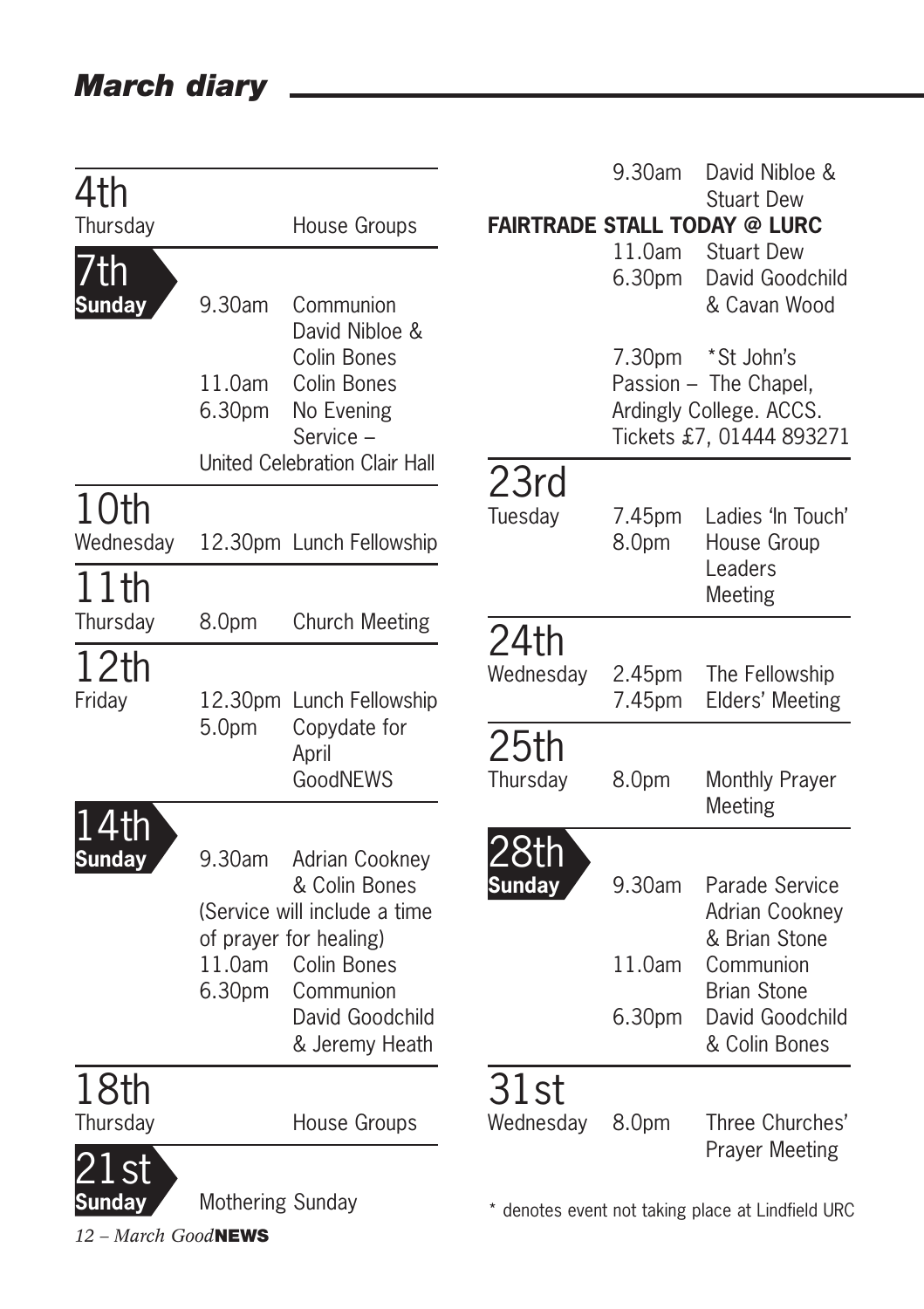### **ADVANCE DIARY**

**Friday 2nd April** Boys' Brigade Annual Display, 7.30pm

**Holy Week 2004 4th April – Palm Sunday** Only ONE morning service at Lindfield URC at 10.30am.

### **6th, 7th & 8th April**

There will be a different speaker from Moorlands Bible College each evening at 8.0pm, Lindfield URC.

### **18th April**

Fairtrade stall 10.30am Lindfield URC.

### **Saturday 15th May**

Concert (LURC) in aid of the St. Peter & St. James Hospice. Details to follow.

### In next month's magazine:

*Good***NEWS** Reader Survey 2004 The results of the

### Sunday services explained...

The **9.30am service** is an opportunity for all age groups to join in a relaxed informal time. There is a crèche, and after about 20 minutes children and young people up to age 14 go out to their own groups on most Sundays.

**Coffee** is normally served between the morning services and after the evening one.

The **11.00am service** is usually more set and formal.

At **6.30pm** it is sometimes a celebration, sometimes a quieter ministry time and sometimes an open communion service or something quite different!

**Personal prayer** is available after every service. Prayer requests and brief statements of praise for answered prayer can be put in the red book on the concourse table. We can also offer personal prayer ministry at home or in hospital.

We **do not take up an offering** during the services, but all those wishing to give are invited to place a gift in one of the bowls at the doors before or after the service. Thank you.

Cassette **recordings of services** can be borrowed free from the church.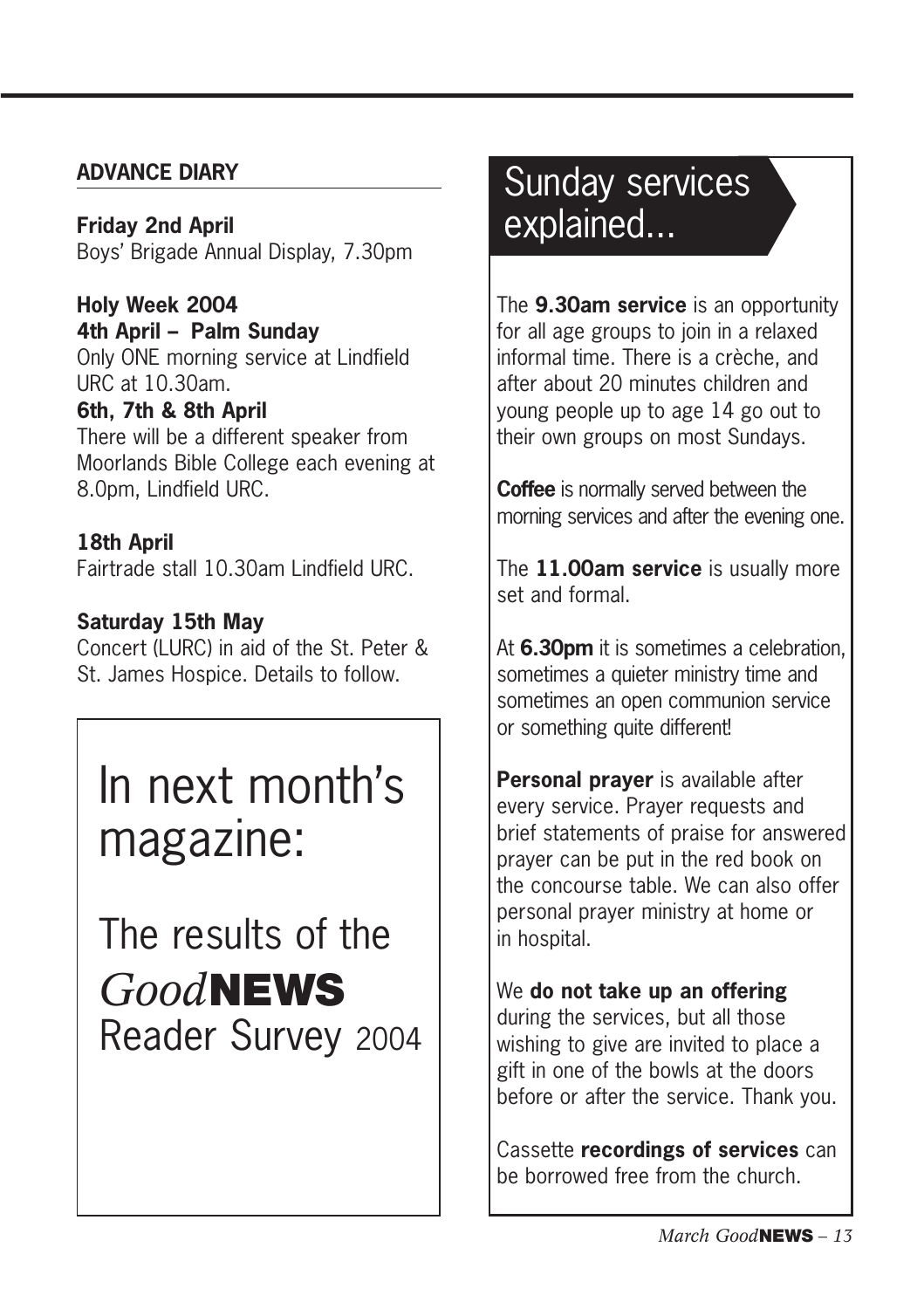### *John 18 v12-27*

### Could you be a *convicted* Christian?

12Then the detachment of soldiers with its commander and<br>12Then the detachment of soldiers with its bay of Caiaphas Then the detachment of soldiers with its commands.<br>Then the detachment of soldiers. They bound him 13 and brought<br>the Jewish officials arrested Jesus. They bound had advised the Jev Then the detachment of Sulaisus. They bound  $\frac{m}{n}$ <br>the Jewish officials arrested Jesus. They bound mill caiaphas, the high<br>him first to Annas, who was the one who had advised the Jews<br>him first to Lugar 14 Caiaphas was priest that year. <sup>14</sup>Caiaphas was the one who had advised the Jews<br>that it would be good if one man died for the people. im first to minus. <sup>14</sup>Caiaphas was the one<br>priest that year. <sup>14</sup>Caiaphas was the one following Jesus. Because this<br>that it would be good if one man died for the people.<br>15 simon Peter and another disciple were went with discribe was known to the high priest, he went with Jesus into the high<br>5Simon Peter and another disciple were following Jesus into the high<br>6Simon Peter and another high priest, he wait outside at the door. The<br>disciple w priest's courtyard, <sup>16</sup>but Peter had to wait outside at the door. The priest's courtyard, <sup>16</sup>but Peter had to wait outside at the door. The other disciple, who was known to the high priest, came back, spoke the girl on d other disciple, who was known to the high priest, came back, spoke to The girl on duty there and brought Peter in.<br>
the girl on duty there and brought Peter in.<br>
17"You are not one of his disciples, are you?" the girl at the door asked<br>
17"You are not one of his disciples, are you?" the girl The girl of our one of his disciples, and officials stood around a fire they had<br>Peter. He replied, "I am not."<br>18th was cold, and the servants and officials stood around a fire they had<br>18th was cold, and the peter also w Peter. He replied, "I am live.<br>18th was cold, and the servants and officials stood around a tire triey lied.<br>18th was cold, and the servants also was standing with them, warming himself.<br>1 made to keep warm. Peter also was eter. He reparts and the servants and one that then, want then was cold, and the servants and was standing with them, want of the high priest questioned Jesus about his disciples and his made to keep warm. Peter also was s hade to Roor<br>
I always taught in eaching.<br>
19 Meaning. eaching. The world, "Jesus replied. "I always taught in eaching.<br>
2011 have spoken openly to the world," Jesus replied. "I always taught in eaching. Meanwine, and the world," Jesus replied. I allowed the aching.<br>
Out have spoken openly to the world," Jesus come together. I said<br>
synagogues or at the temple, where all the Jews come heard me. Surely<br>
synagogues or at the Sumplementary of the officials nearby struck him in the fact they know what I said."<br>
They know what I said."<br>
22When Jesus said this, one of the officials nearby struck him in the fact the same said this, one of the offic ynagogues<br>
nothing in secret. 21 Why question in:<br>
they know what I said."<br>
22 When Jesus said this, one of the officials nearby struck him in the face.<br>
22 When Jesus said and sext the high priest?" he demanded. ney know what I salu.<br>"When Jesus said this, one of the officials low the demanded."<br>"Is this the way you answer the high priest?" he demanded.<br>"Is this the way whing wrong," Jesus religio me?" 24Then Ann ey know...<br>"When Jesus said this, one of the high priest?" he definances what is wrong."<br>"Is this the way you answer the high priest?" he definance of what is wrong."<br>23"If I said something wrong," Jesus replied, "testify But if I spoke the truth, why did you strike me?" 24Then Annas sent him,<br>But if I spoke the truth, why did you strike me?" 24Then Annas sent him,<br>still bound, to Caiaphas the high priest. y as to<br>Then Annas sent him,  $\frac{3}{10}$  if I salu 3...<br>
3ut if I spoke the truth, why div you can<br>
still bound, to Caiaphas the high priest.<br>
25As Simon Peter stood warming himself, he was asked, "You are not one<br>
25As Simon Peter stood warming himse of his disciples, are you?"<br>He denied it, saying, "I am not." % Situatives, are you?"<br>
This disciples, are you?"<br>
He denied it, saying, "I am not."<br>
26One of the high priest's servants, a relative of the man whose ear Peter<br>
26One of the high priest's servants, a relative of the high had cut off, challenged him, "Didn't I see you with him in the olive grove?" e of the high priest's servation.<br>
e of the high priest's servation, "Didn't I see you with fill it in the high priest's servation."<br>
cut off, challenged it, and at that moment a rooster began to crow.

*14 – March Good***NEWS**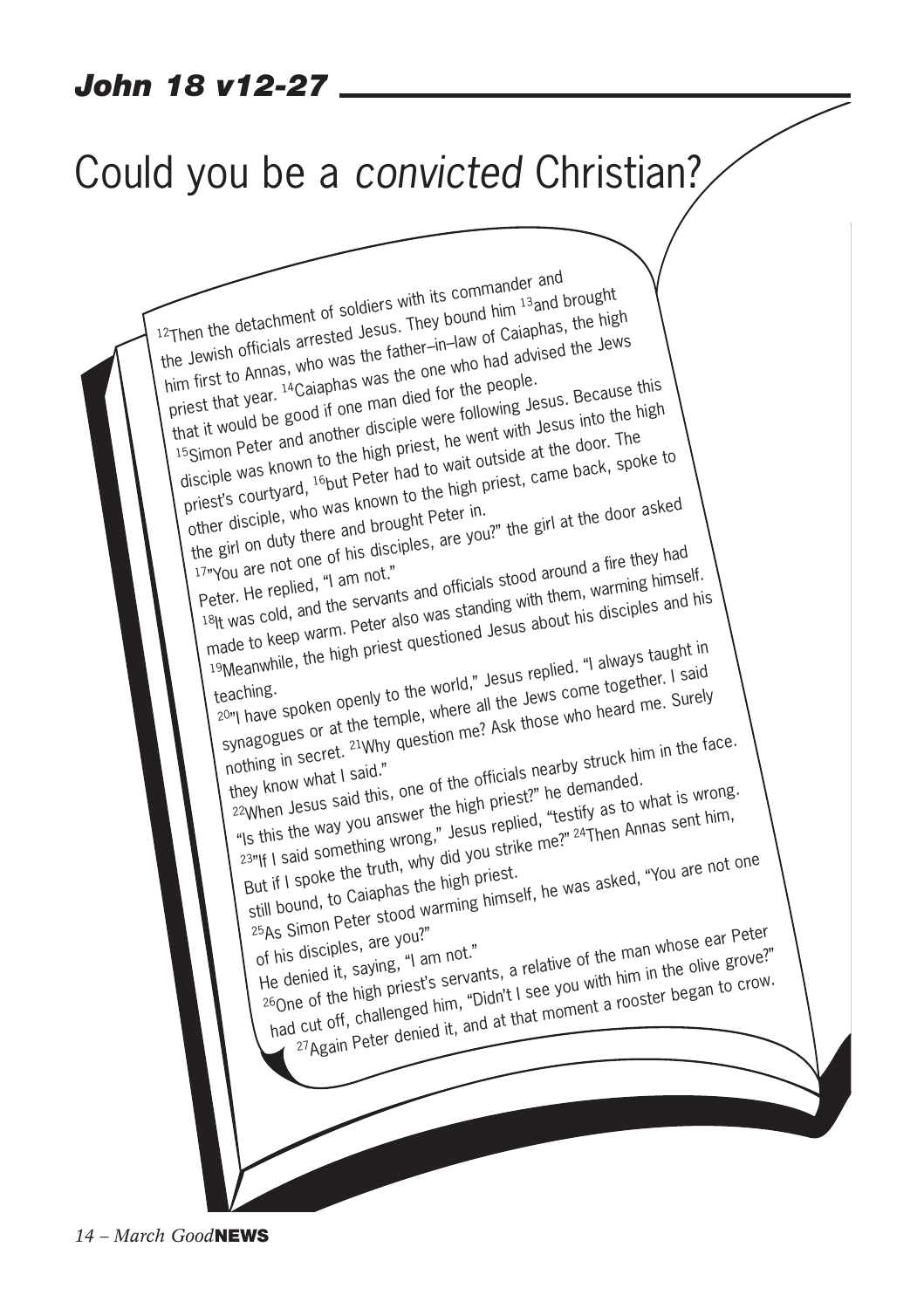**About a third of John's gospel deals with the week from Palm Sunday to Good Friday. Unlike biographies of other famous men, Jesus' death is portrayed as the climax of his mission – follow through, for example, the references to "lifted up" in 3v14, 8v28 and 12v32-33.** 

In this chapter, everything Jesus had foretold about his death and his disciples' troubles (see 15v20, 16v2, v33) begins to happen. Jesus' suffering starts with his being arrested, tied up, roughly questioned and man-handled. Peter put on the spot by hostile questions is just the first page in the long history of persecution of Christians. Peter, unlike the anonymous disciple mentioned in v15-16, is a marked man; he was one of Jesus' inner circle, "the Twelve", and had used violence to defend Jesus (see v10-11 and v26). Jesus rebuked Peter for his misplaced zeal, but the debate continues to this day as to whether Christians should take up arms against evil.

Peter is much criticised for his denial of Jesus, but we need to remember that he faced a very real risk of being arrested and crucified as a revolutionary, especially as John tells us there were Roman soldiers in the squad sent to arrest Jesus (v3). In some countries today, ordinary men

and women face imprisonment or death for being identified as Jesus' followers – do we, whose persecutions are so light, remember them in prayer?

A careful reading of these chapters leaves us with the feeling that there was no real trial of Jesus. Caiaphas, the president of the court that was to try Jesus, had already made up his mind to get rid of him (v14 and 11v49-51). The "trial" in fact consisted a series of hearings of dubious legality, hastily convened throughout the night, and within 24 hours, Jesus would be dead. The man who had exposed religious hypocrisy was done away with so that the festival could be celebrated with clean hands (see v28).

This reading leaves us with some questions:

Is my mind made up about Jesus? Is it informed by prejudice and habit – or am I prepared to look at the evidence of the gospel accounts and the lives of those who have met with him?

How well do I stand up for Jesus in the pressures of family life, or my peer group at school or work?

If I were on trial for being a Christian, would there be enough evidence to secure a conviction?

*Mike Gardiner*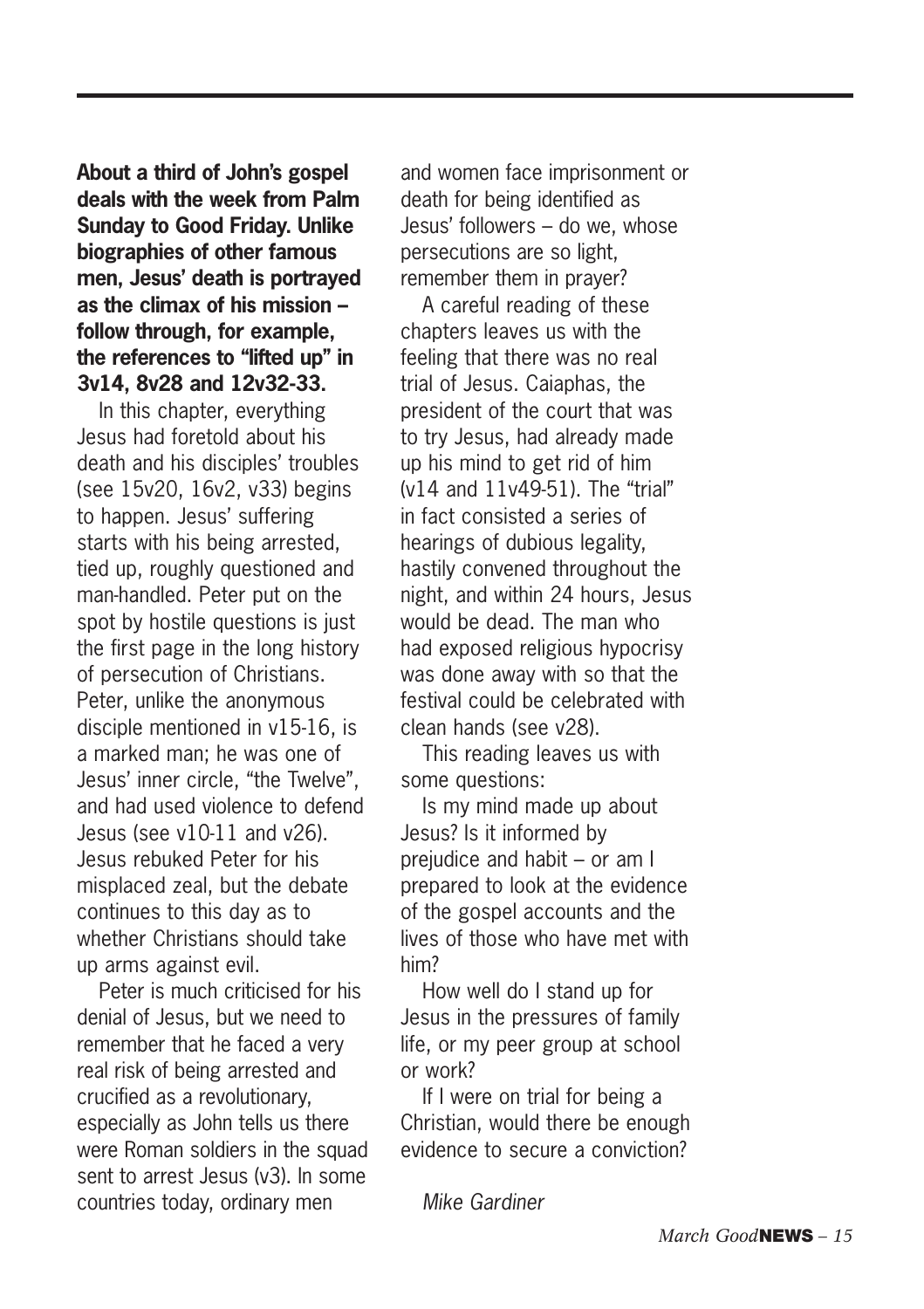# FEBA

**This month we are supporting the work of FEBA, a Christian organisation which broadcasts in nearly 60 languages to more than 40 countries in Africa, India, the Middle East and Central Asia. Via shortwave, mediumwave and FM radio, it offers the Good News of Jesus Christ to millions who would otherwise not get the opportunity to hear.**

On 14th March FEBA's Chris Binstead, back hotfoot from India, will be at each of our Sunday morning services, at 9.30am and 11.0am, to tell us first-hand a little more about the latest developments in Christian radio.

Meanwhile, Tony Ford, FEBA's Director of Programming, gives us a taster in his recent report for 'Threshold' magazine. Here are some extracts:

### **"So, how is Feba these days?" someone asks at church. Inevitably I talk about the massive change in how we now transmit programmes to our audiences.**

'The Big Move', we called it – all the programmes formerly transmitted from Feba's Seychelles station moved to several different stations as far apart as Siberia and South Africa. "And how did that go?" is the next question.

There's only one answer. Praise–provokingly, amazingly, unexpectedly well! A few white–knuckle waits for precise frequencies, complications as Internet connections behaved oddly and big changes for Indian audiences that left some of them disgruntled. Yet God has smoothed the path to better services for many audiences in Africa and Asia.

The stations we broadcast from are owned by several companies, most of whom transmit programmes for other international broadcasters, public service and Christian. This new freedom has allowed Feba India to redesign services for north Indian listeners. Instead of one service for all languages right across the breadth of India, we will have an eastern language service, a western one, then a third for Hindi and Urdu, spoken all across the north. In addition, Arabic services are being tailored to suit regional audiences better. >>

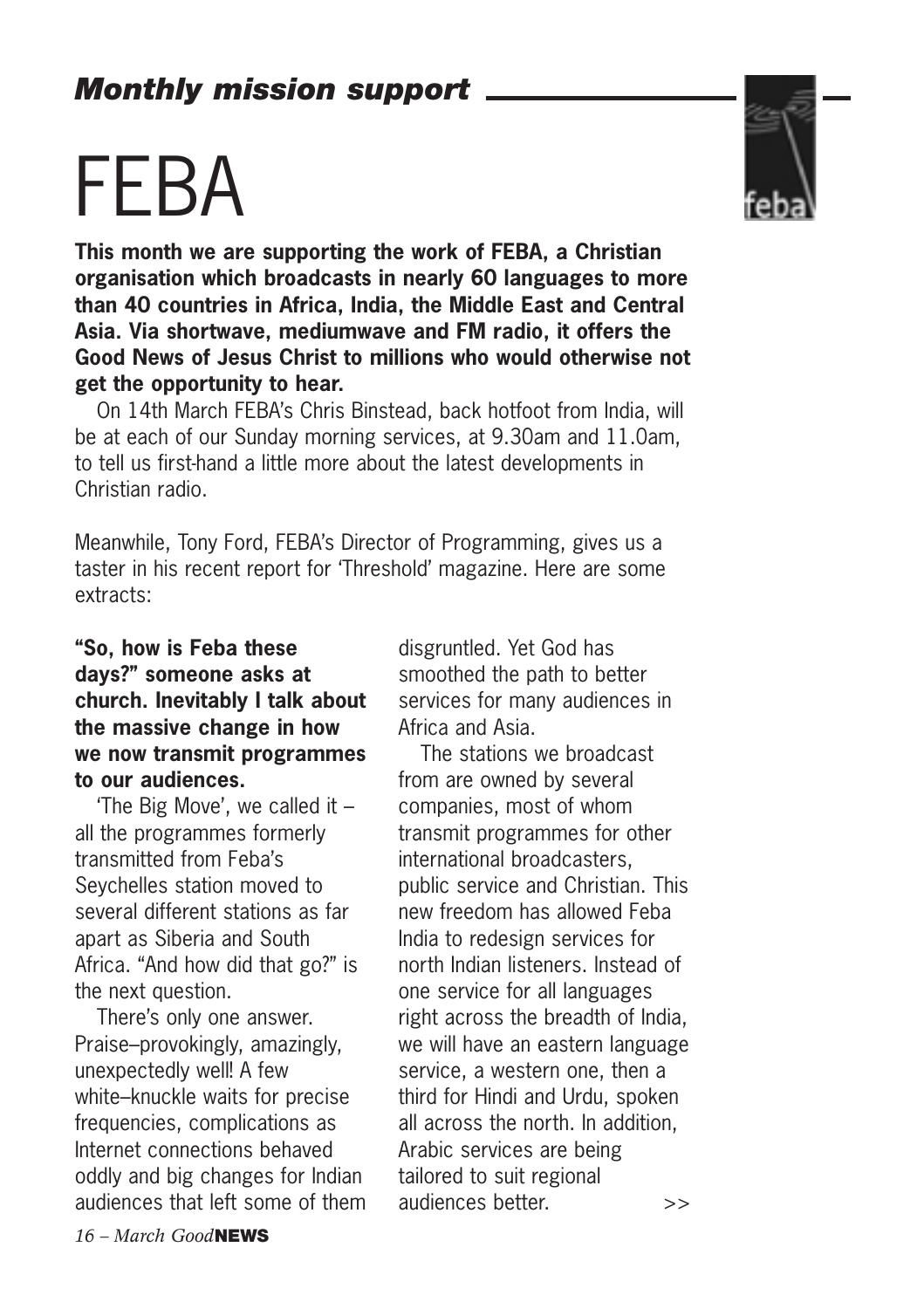We have discovered a small world of 'airtime sales' for international broadcasting. The operators are professional and as keen to do the best job as we are. The market is competitive and Feba is free to move programming to the best transmission provider.

Most programmes are now compiled with station announcements and tuning signals before delivery by the Feba centre, via the internet to London or Worthing. Where connections and standards are good, they go direct to the transmitting agency. Once in London, programmes are stored on computer for playout via a satellite distribution system to the transmitters.

It's a complex chain, so we like to listen to the end product. Human monitors check for us in the service areas and we also have computerised systems recording off–air 20–second clips we can listen to in Worthing.

About one third of the programmes we broadcast are made by Feba staff. We provide the backbone of some services and useful additions to others. With follow–up work, this is an increasingly core part of Feba's ministry.

So to answer the question: "How do you feel it's going?" By the grace of God, amazingly well.

*Tony Ford, FEBA*



Wow. Love is the most amazing thing. I don't think I realised. When you start to understand how deep committed love decisions are with a fellow human, it leaves you breathless in the face of how Love is with God.

I met an incredible man when I came to Switzerland. We have been friends for four years, we did our DTS together on the M/V Anastasis and have bumped into each other on regular occasions in Switzerland since. Nicolas works part time doing video communications work and Vee Jaying in Clubs as part of the collective of DJ's and VJ's in the creative pool here in Mercy Ships, Switzerland. They have a great impact on youth in the club scene in the area. He also has a job as a Chemical Technician here in Lausanne. He asked me to marry him. What an amazing gift from God this feeling and intensity of commitment. We are both just completely amazed by God's provision of a life partner. If you had told us four years ago this is what we would be doing now I think both of us would have laughed. So we are planning to marry in the summer. The date has yet to be decided.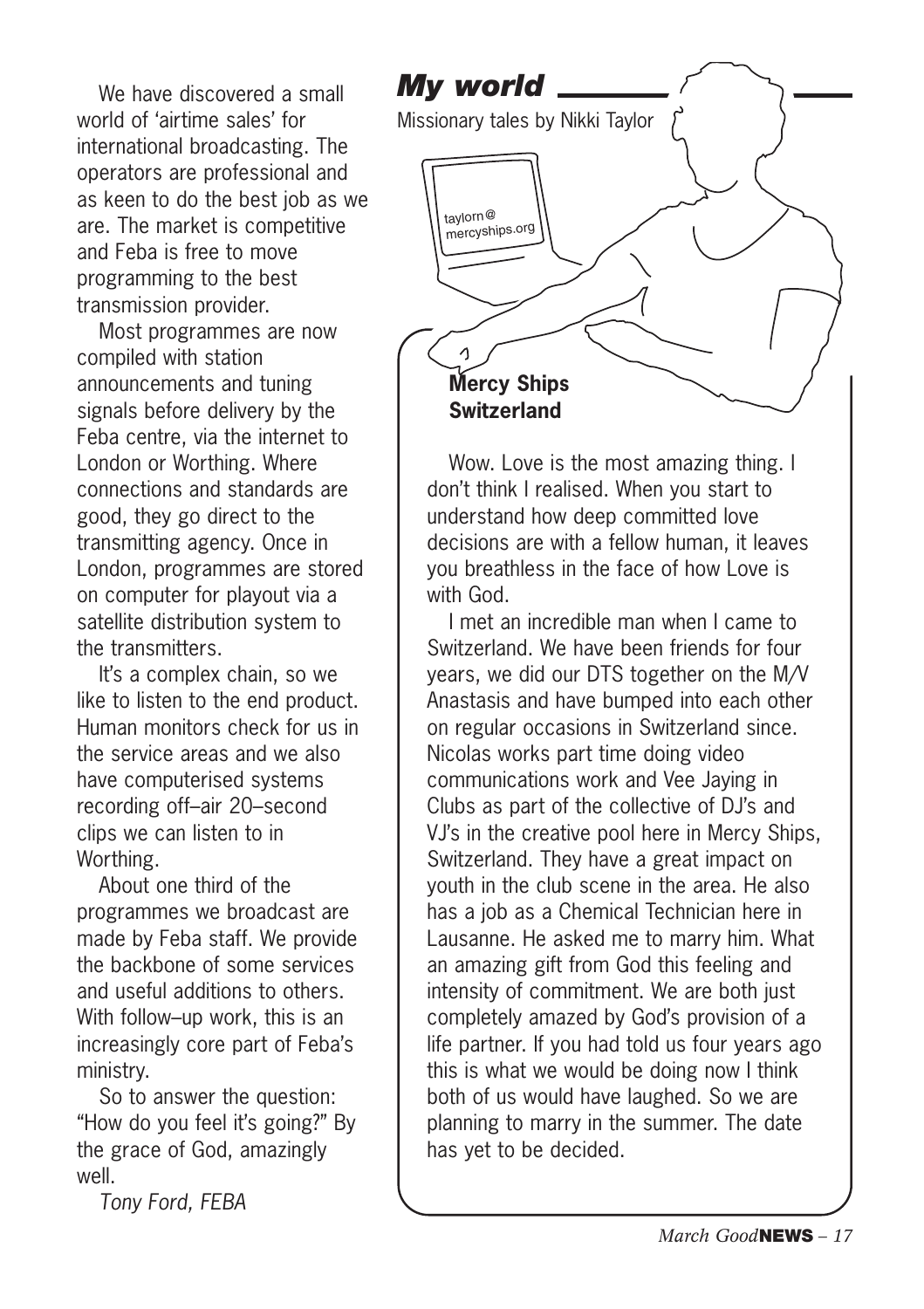**In January our minister and his wife, Colin and Catherine Bones, set off for a conference entitled "The Suffering Church", held by International Charismatic Consultation (ICC) in Malta. This is what they went to, and what they learned...**

# A fresh perspective

**I**<sup>t's</sup> not at many consultations<br>
that you find yourself having **t's not at many consultations meals with Orthodox Christians from Romania and the USA, Pentecostals and Lutherans from Sweden, and Roman Catholics from Kenya and Nigeria.** 

This was just part of the enriching experience for Catherine and me of being in Malta last month. It's always a privilege to be part of  $ICC - it$  is unique in its breadth encompassing Christians from all continents of the world and all denominations. The consultations aim to be more than just another 'conference' or 'talking shop' but to provide the opportunity for the Body of Christ to network together to see God's kingdom extended. I have been involved since 1991 and have seen the emergence of groups like the Romans 1:11 Trust.

This time we were looking at the suffering church, an all too familiar label to give to parts of the world Church today. As the early church shared the gospel

in the Roman Empire, Christianity was, at times, declared illegal and Christians were beaten, persecuted, arrested and put to death – not much has changed in 2000 years. It was the early church father Tertullian who said, "the blood of the martyrs is the seed of the Church".

In Gozo many speakers shared of persecution. There were three main sources described:

- 1) Government policies seen in Cuba.
- 2) Cultural pressures imprisonment for anyone talking negatively against another religion – seen in Trinidad & Tobago where Hindus hold the political majority.
- 3) Religious Protectionism seen particularly in Islamic states where all of life is interconnected including church and state e.g. Pakistan, Nigeria and Indonesia.

It is a humbling experience to hear from those who have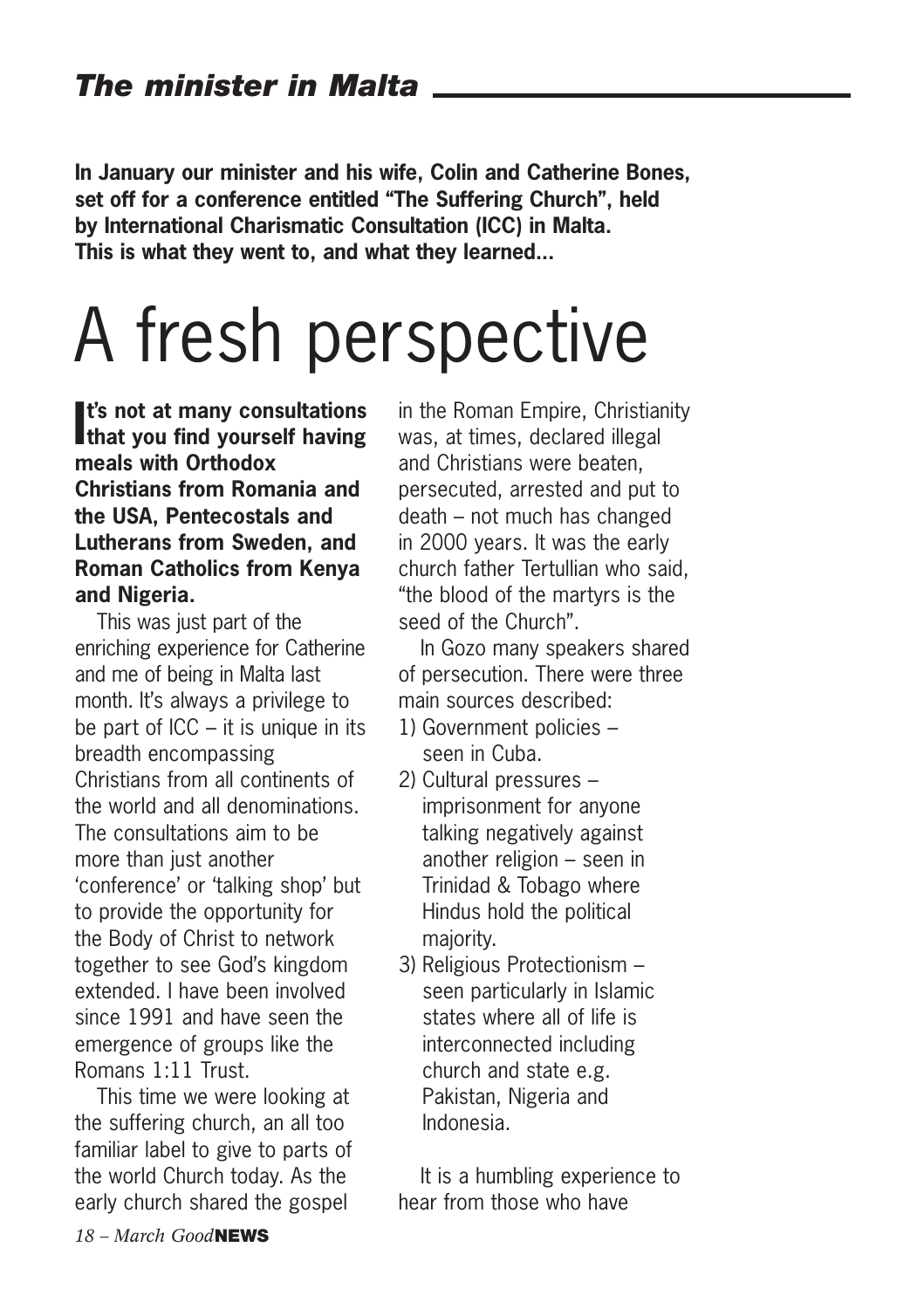personally been tortured and imprisoned for their faith. Yet those of us from the relatively free Western Church were urged not to be guilt-driven but lovedriven regarding our brothers and sisters who are suffering in the Body of Christ. What can we do?

We can lobby governments, work with Non Governmental Organisations (NGOs) to bring aid, support and send missionaries – e.g. Iranian Christians see Iran as a vast and fertile mission field. Elam Ministries is training Iranians at a bible school in London as evangelists to work in Iran.

Intercede in prayer – n.b. listen to the suffering church and be informed, enter into prayer about their experience. It was sobering to hear that persecuted Christians did not want us to pray for them to be protected and rescued but that their suffering would lead to the spread of the gospel.

In ICC we take John 17 – unity – to heart and we trust and pray that this consultation may be a small step towards the hope 'That the world may believe' (John 17 v21).

*Colin Bones*





What is ICC? International Charismatic Consultation

### ICC seeks to:

- Encourage and share with others the grace of renewal in the Holy Spirit
- Bring together Christians from all churches and ecclesial communities.
- Foster fruitful consultation on the task of world evangelisation.

### Its purpose is...

In its meetings, ICC participants take care to express mutual respect and to maintain a balanced presence of the different traditions.

ICC is not an institution. We are committed and practising members of our own churches. We come together not as formal representatives of our churches but as individuals who desire to serve them in the tasks of unity and evangelisation.

**www.iccowe.com**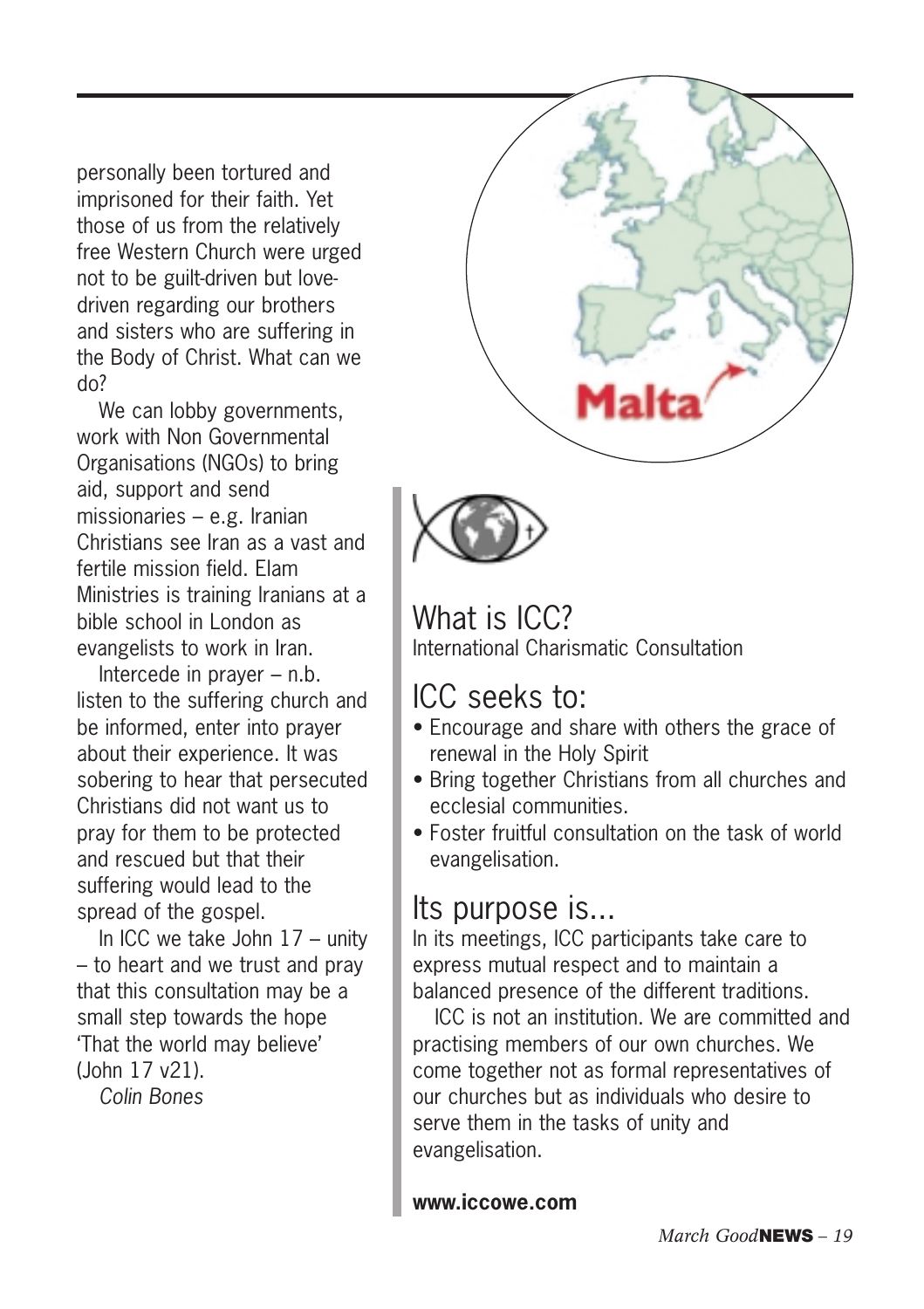# Bucking the trend

**Arecent government report stated that there are 18% fewer children in the population than 30 years ago. As Lindfield may have been affected more than most communities by this trend, youth organisations have to work harder than ever to attract youngsters into membership.** 

We are lucky, therefore, to have two sections in our Company which are relatively prosperous: the Anchors and Juniors, both of which are holding their own quite well, and if anything, have gained members. The Juniors took a strong team to the Potted Sports in Falmer in the autumn, and did well to come third overall, the winners being a particularly good team from Burgess Hill. Anchors and Juniors have both had parties and other social events, and their weekly programmes have been full of life and enthusiasm. The potential is there for the future.

Sadly, the Company Section is not able to operate as such at the moment, although some of its members are continuing their BB service in other ways. It is

hoped to re–launch it in due course, maybe as soon as the autumn of this year.

Our Annual Display is at 7.0pm on Friday 2nd April, and we invite all members of the congregation to join us for the evening. Our inspecting officer and chief guest will be Rev Brian Stone, who as our former assistant minister and BB/GB chaplain, needs no introduction to most of our folk. As usual, refreshments will follow the programme of activities and awards. I do hope we will be able to welcome as many of you as possible.

*Geoffrey Cocksedge*



### **Boys' Brigade Annual Display**

**Friday 2nd April 2004 7.0pm, Lindfield URC**

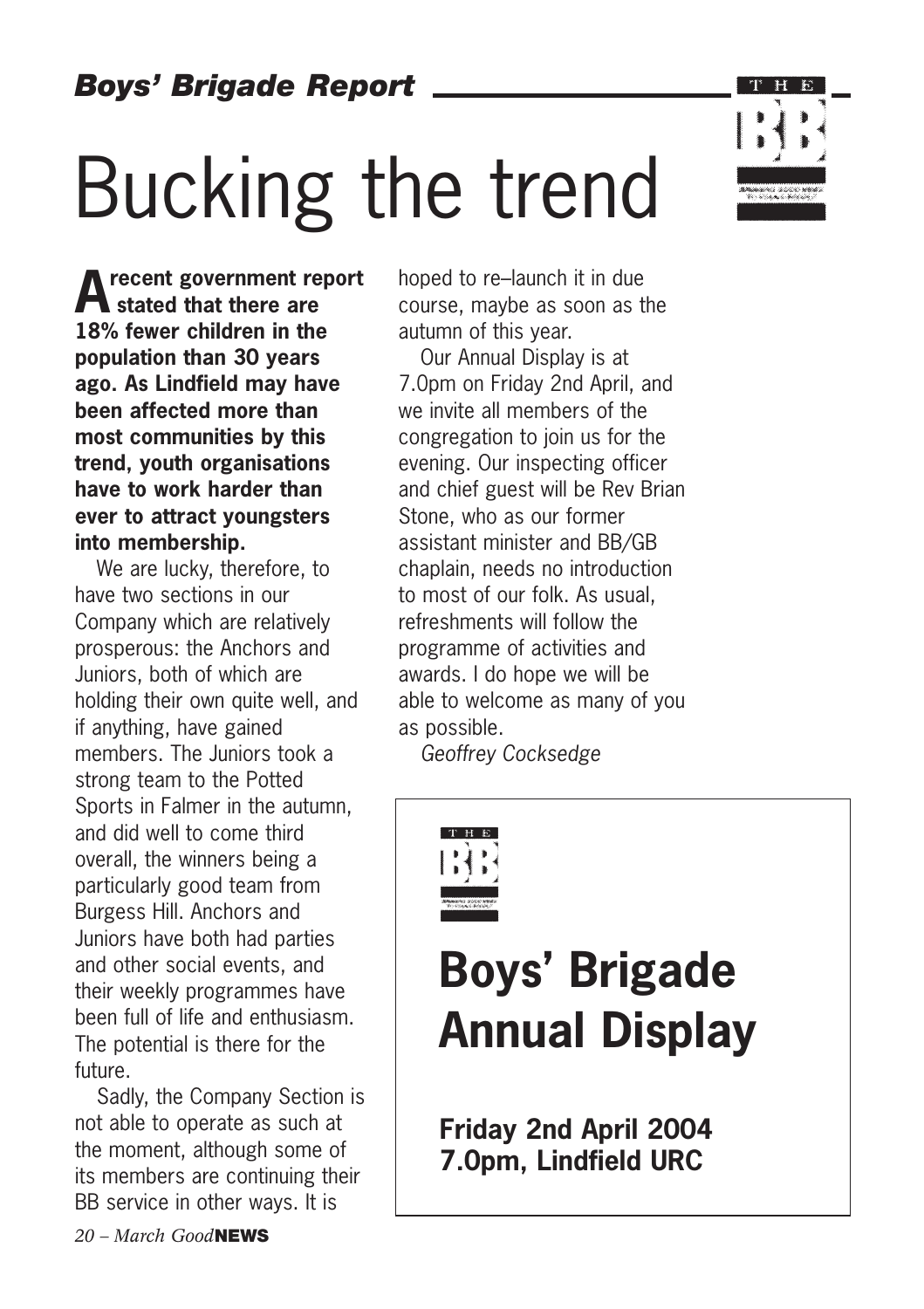Here are some agenda items, selected from the Sussex East District Council Meeting, held at Polegate URC in January

### **• Proposed National URC Vision Statement**

Further responses were urgently requested from the churches that have yet to discuss this draft document. Lindfield URC expects to collate all the proposals gathered at the February church members meeting and then submit them to the council.

### **• Fairtrade**

Each church is invited to apply for membership of the association. Fairtrade fortnight will be from 1st – 14th March 2004.

### **• Music**

a) The Musicians' Guild has arranged an interesting day at Lancing College on Saturday 20th March. The college organs will be demonstrated as part of the varied programme. Details and the application form are on the church notice board. b) "Music in Worship" has been arranged for 11th March at Seaford

URC and this will be led by Rev Brenda Stevenson. Ladies are particularly welcome.

### **• Giving**

The district was congratulated by Rev Nigel Uden for contributing so satisfactorily to the 'Maintenance of the Ministry' fund in 2003.

### **• District church and society representative**

Stuart Dew was proposed and voted upon to fill this vacancy. Our thanks go to him for finding the time to undertake this work on our behalf.

### **• Baptistry**

The council approved a motion for Lindfield URC to undertake this work. We await this completion with expectation and pray God's blessing on this project.

*Janet Drayton*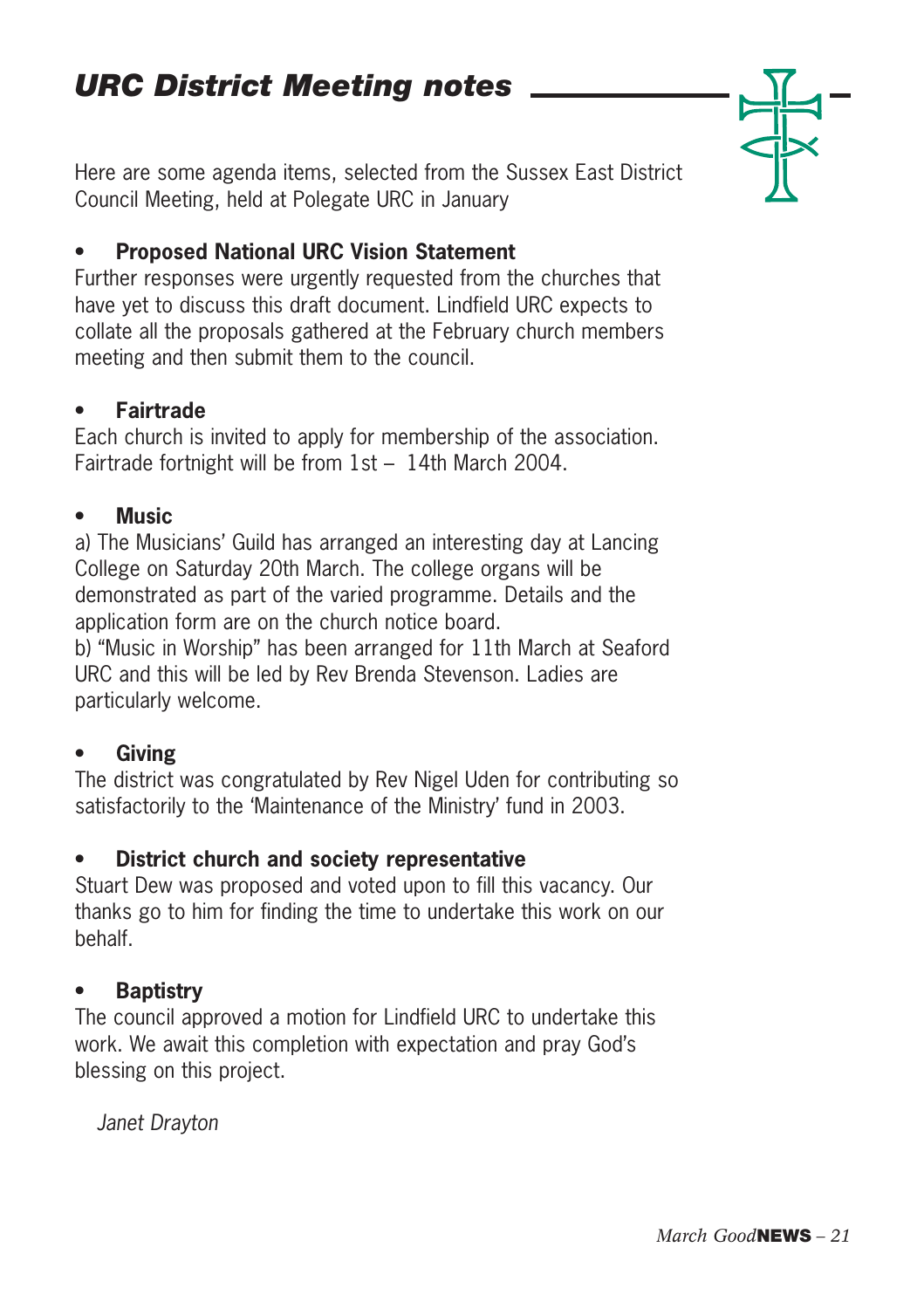### *The back pages*

# An Easter movie sensation?



### **EXCITING BREAKING NEWS...**

**An extraordinary film about the death of Christ, which has caused a storm of publicity on both sides of the Atlantic, is released in UK cinemas on 26th March, a fortnight before Easter.** 

The Passion, which is directed by Mel Gibson, is a graphic retelling of the events from Gethsemane to the cross. The film has attracted massive debate. Released in the US on Ash Wednesday, 25th February, the film is a labour of love, which Gibson, who is a practising Catholic, has mostly funded himself.

The film tells the story of the final 12 hours of the life of Jesus Christ, and, through flashbacks, provides the context. Using Aramaic and Latin throughout – with English subtitles – people who have attended preview screenings of the twohour film have variously described is as

'intense', 'a spiritual experience' and 'almost unbearable'.

Mel Gibson travelled to Billy Graham's home to show him a special screening and discuss his decade-long spiritual journey that inspired him to make the movie. The widely respected veteran evangelist was positive saying; "I was moved to tears. I doubt if there has ever been a more graphic and moving presentation of Jesus' death and resurrection".

It seems likely it [The Passion of the Christ] will be granted a 15 certificate in UK cinemas. It is possible that millions of Britons will see this movie over Easter, giving the Church an extraordinary opportunity.

Details and trailers can be found at www.thepassionofthechrist.com

Source: Chrisitianity & Renewal magazine – March 2004.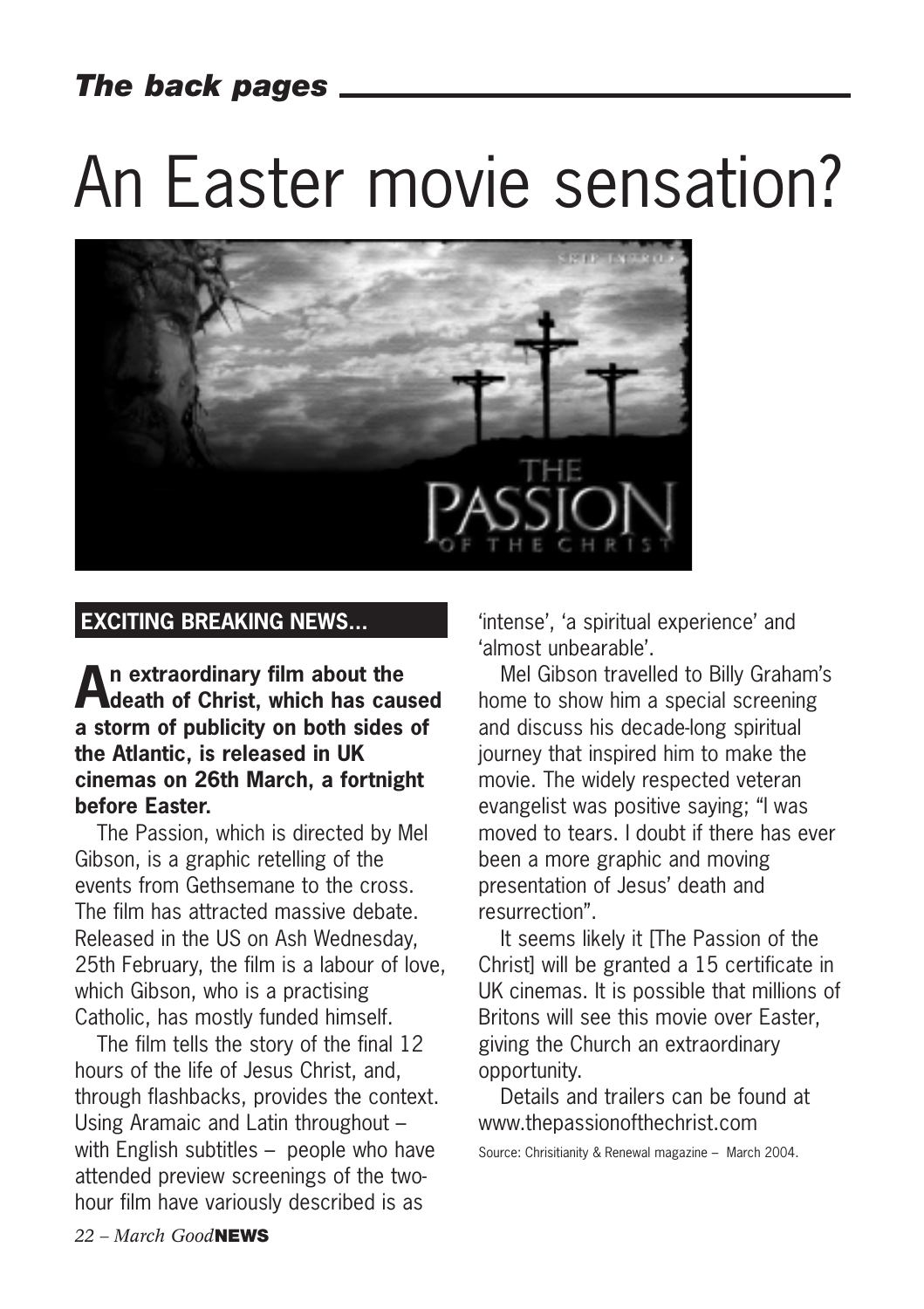|         |                     | <b>Flower Rota</b>                                                                  |                                                                          |
|---------|---------------------|-------------------------------------------------------------------------------------|--------------------------------------------------------------------------|
|         |                     | <b>Arranging</b>                                                                    | <b>Distributing</b>                                                      |
| March 7 | 14<br>21.<br>28     | <b>Betty Billins</b><br><b>Winifred Scopes</b><br><b>Heather Swann</b><br>Lucy Thom | Heather Swann<br>Sue Tester<br>Dorothy Forster<br><b>Betty Peter</b>     |
| April   | 4<br>11<br>18<br>25 | Lyn Tucker<br>- Easter Sunday<br>Janet Wade<br>Carol Walters                        | Jacqueline Wood<br>Iris Bingham<br><b>Fiona Tingley</b><br>Heather Swann |